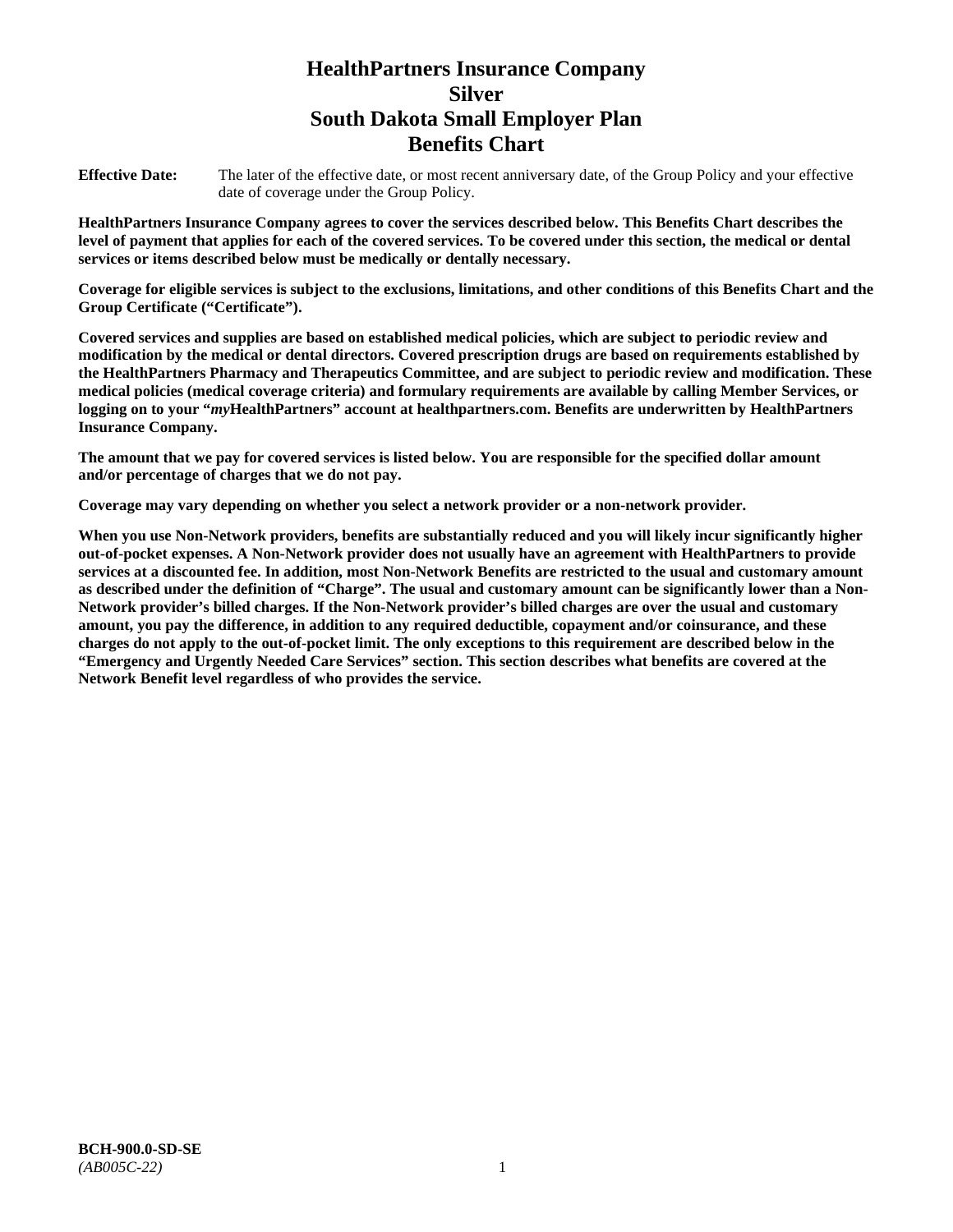# **These definitions apply to this Benefits Chart. They also apply to the Certificate.**

| <b>Biosimilar Drug:</b> | A prescription drug, approved by the Food and Drug Administration (FDA), that the FDA<br>has determined is biosimilar to and interchangeable with a biological brand name drug.<br>Biosimilar drugs are not considered generic drugs and are not covered under the generic<br>drug benefit.                                                                                                                                                                                                                                                                                                                                         |
|-------------------------|-------------------------------------------------------------------------------------------------------------------------------------------------------------------------------------------------------------------------------------------------------------------------------------------------------------------------------------------------------------------------------------------------------------------------------------------------------------------------------------------------------------------------------------------------------------------------------------------------------------------------------------|
| <b>Brand Name Drug:</b> | A prescription drug, approved by the Food and Drug Administration (FDA), that is<br>manufactured, sold, or licensed for sale under a trademark by the pharmaceutical company<br>that originally researched and developed the drug. Brand name drugs have the same active-<br>ingredient formula as the generic version of the drug. However, generic drugs are<br>manufactured and sold by other drug manufacturers and are generally not available until<br>after the patent on the brand name drug has expired. A few brand name drugs may be<br>covered at the generic drug benefit level if this is indicated on the Formulary. |
| <b>Calendar Year:</b>   | This is the 12-month period beginning 12:01 A.M. Central Time, on January 1, and ending<br>12:00 A.M. Central Time of the next following December 31.                                                                                                                                                                                                                                                                                                                                                                                                                                                                               |
| <b>Charge:</b>          | For covered services delivered by a network provider this is the provider's discounted<br>charge for a given medical/surgical service, procedure or item.                                                                                                                                                                                                                                                                                                                                                                                                                                                                           |
|                         | For covered services delivered by non-network providers, a contracted rate may apply if<br>such arrangement is available to HealthPartners.                                                                                                                                                                                                                                                                                                                                                                                                                                                                                         |
|                         | For the usual and customary charge for covered services delivered by non-network<br>providers, our payment is calculated using one of the following options to be determined at<br>HealthPartners' discretion: 1) a percentage of the Medicare fee schedule; 2) a comparable<br>schedule if the service is not on the Medicare fee schedule; or 3) a commercially<br>reasonable rate for such service.                                                                                                                                                                                                                              |
|                         | The usual and customary charge is the maximum amount allowed that we consider in the<br>calculation of the payment of charges incurred for certain covered services. You must pay<br>for any charges above the usual and customary charge, and they do not apply to the Out-of-<br>Pocket Limit.                                                                                                                                                                                                                                                                                                                                    |
|                         | A charge is incurred for covered ambulatory medical and surgical services, on the date the<br>service or item is provided. A charge is incurred for covered inpatient services, on the date<br>of admission to a hospital. To be covered, a charge must be incurred on or after your<br>effective date and on or before the termination date.                                                                                                                                                                                                                                                                                       |
| Copayment/Coinsurance:  | The specified dollar amount, or percentage, of charges incurred for covered services, which<br>we do not pay, but which you must pay, each time you receive certain medical services,<br>procedures or items. Our payment for those covered services or items begins after the<br>copayment or coinsurance is satisfied. Covered services or items requiring a copayment or<br>coinsurance are specified in this Benefits Chart.                                                                                                                                                                                                    |
|                         | For services provided by a network provider:                                                                                                                                                                                                                                                                                                                                                                                                                                                                                                                                                                                        |
|                         | An amount which is listed as a flat dollar copayment is applied to a network provider's<br>discounted charges for a given service. However, if the network provider's discounted<br>charge for a service or item is less than the flat dollar copayment, you will pay the network<br>provider's discounted charge. An amount which is listed as a percentage of charges or<br>coinsurance is based on the network provider's discounted charges, calculated at the time<br>the claim is processed, which may include an agreed upon fee schedule rate for case rate or<br>withhold arrangements.                                    |
|                         | For services provided by a non-network provider:                                                                                                                                                                                                                                                                                                                                                                                                                                                                                                                                                                                    |
|                         | Any copayment or coinsurance is applied to the lesser of the provider's charges or the<br>usual and customary charge for a service.                                                                                                                                                                                                                                                                                                                                                                                                                                                                                                 |
|                         | A copayment or coinsurance is due at the time a service is provided, or when billed by the<br>provider. The copayment or coinsurance applicable for a scheduled visit with a network<br>provider will be collected for each visit, late cancellation and failed appointment.                                                                                                                                                                                                                                                                                                                                                        |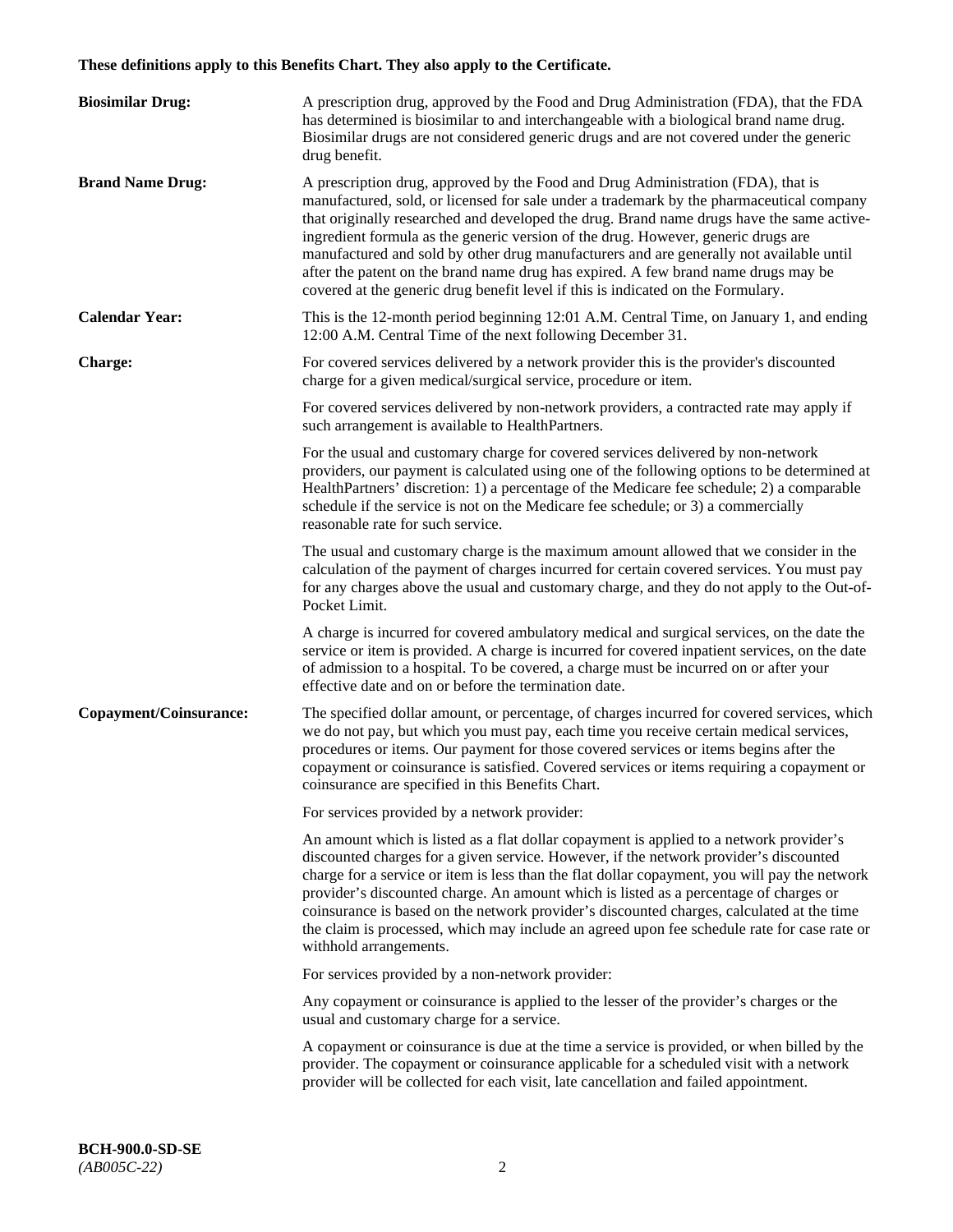| Deductible:                      | The specified dollar amount of charges incurred for covered services, which we do not pay,<br>but an enrollee or a family has to pay first in a calendar year. Our payment for those<br>services or items begins after the deductible is satisfied. If you have a family deductible,<br>each individual family member may only contribute up to the individual deductible amount<br>toward the family deductible. An individual's copayments and coinsurance do not apply<br>toward the family deductible. For Network Benefits, your family deductible will follow the<br>family deductible for the highest Benefit Level in which any family member is enrolled<br>during that calendar year. For network providers, the amount of the charges that apply to<br>the deductible are based on the network provider's discounted charges, calculated at the<br>time the claim is processed, which may include an agreed upon fee schedule rate for case<br>rate or withhold arrangements. For non-network providers, the amount of charges that<br>apply to the deductible are the lesser of the provider's charges or the usual and customary<br>charge for a service. |
|----------------------------------|------------------------------------------------------------------------------------------------------------------------------------------------------------------------------------------------------------------------------------------------------------------------------------------------------------------------------------------------------------------------------------------------------------------------------------------------------------------------------------------------------------------------------------------------------------------------------------------------------------------------------------------------------------------------------------------------------------------------------------------------------------------------------------------------------------------------------------------------------------------------------------------------------------------------------------------------------------------------------------------------------------------------------------------------------------------------------------------------------------------------------------------------------------------------|
|                                  | Any amounts paid or reimbursed by a third party, including, but not limited to: point of<br>service rebates, manufacturer coupons, manufacturer debit cards or other forms of direct<br>reimbursement to an Insured for a product or service, will not apply toward the deductible,<br>to the extent permitted under state and federal law.                                                                                                                                                                                                                                                                                                                                                                                                                                                                                                                                                                                                                                                                                                                                                                                                                            |
|                                  | Your plan has an embedded deductible. This means once an Insured meets the individual<br>deductible, the plan begins paying benefits for that person. If two or more members of the<br>family meet the family deductible, the plan begins paying benefits for all members of the<br>family, regardless of whether each Insured has met the individual deductible. However, an<br>Insured may not contribute more than the individual deductible toward the family<br>deductible.                                                                                                                                                                                                                                                                                                                                                                                                                                                                                                                                                                                                                                                                                       |
|                                  | All services are subject to the deductible unless otherwise indicated below in this Benefits<br>Chart.                                                                                                                                                                                                                                                                                                                                                                                                                                                                                                                                                                                                                                                                                                                                                                                                                                                                                                                                                                                                                                                                 |
| <b>Formulary:</b>                | This is a current list, which may be revised from time to time, of prescription drugs,<br>medications, equipment and supplies covered by us as indicated in this Benefits Chart<br>which are covered at the highest benefit level. Some drugs on the Formulary may require<br>prior authorization to be covered as formulary drugs. The Formulary, and information on<br>drugs that require prior authorization, are available by calling Member Services, or logging<br>on to your "myHealthPartners" account at healthpartners.com.                                                                                                                                                                                                                                                                                                                                                                                                                                                                                                                                                                                                                                  |
| <b>Generic Drug:</b>             | A prescription drug approved by the Food and Drug Administration (FDA) that the FDA<br>has determined is comparable to a brand name drug product in dosage form, strength, route<br>of administration, quality, intended use and documented bioequivalence. Generally, generic<br>drugs cost less than brand name drugs. Some brand name drugs may be covered at the<br>generic drug benefit level if this is indicated on the Formulary.                                                                                                                                                                                                                                                                                                                                                                                                                                                                                                                                                                                                                                                                                                                              |
| <b>Lifetime Maximum Benefit:</b> | The specified coverage limit actually paid by us for services and/or charges incurred by<br>you for a given procedure or diagnosis. Payment of benefits under this Benefits Chart<br>ceases when that Lifetime Maximum Benefit is reached. You have to pay for subsequent<br>charges.                                                                                                                                                                                                                                                                                                                                                                                                                                                                                                                                                                                                                                                                                                                                                                                                                                                                                  |
| <b>Non-Formulary Drug:</b>       | This is a prescription drug, approved by the Food and Drug Administration (FDA), that is<br>not on the Formulary, is medically necessary and is not investigative or otherwise excluded<br>under the Certificate.                                                                                                                                                                                                                                                                                                                                                                                                                                                                                                                                                                                                                                                                                                                                                                                                                                                                                                                                                      |
| <b>Out-of-Pocket Expenses:</b>   | You pay the specified copayments/coinsurance and deductibles applicable for particular<br>services, subject to the Out-of-Pocket Limit described below. These amounts are in<br>addition to the monthly premium payments.                                                                                                                                                                                                                                                                                                                                                                                                                                                                                                                                                                                                                                                                                                                                                                                                                                                                                                                                              |
| <b>Out-of-Pocket Limit:</b>      | You pay the copayments/coinsurance and deductibles for covered services, to the<br>individual or family Out-of-Pocket Limit. Thereafter we cover 100% of charges incurred<br>for all other covered services, for the rest of the calendar year. You pay amounts greater<br>than the Out-of-Pocket Limit if you exceed any Lifetime Maximum Benefit, or visit or day<br>limits.                                                                                                                                                                                                                                                                                                                                                                                                                                                                                                                                                                                                                                                                                                                                                                                         |
|                                  | Non-Network Benefits above the usual and customary charge (see definition of charge<br>above) do not apply to the Out-of-Pocket Limit.                                                                                                                                                                                                                                                                                                                                                                                                                                                                                                                                                                                                                                                                                                                                                                                                                                                                                                                                                                                                                                 |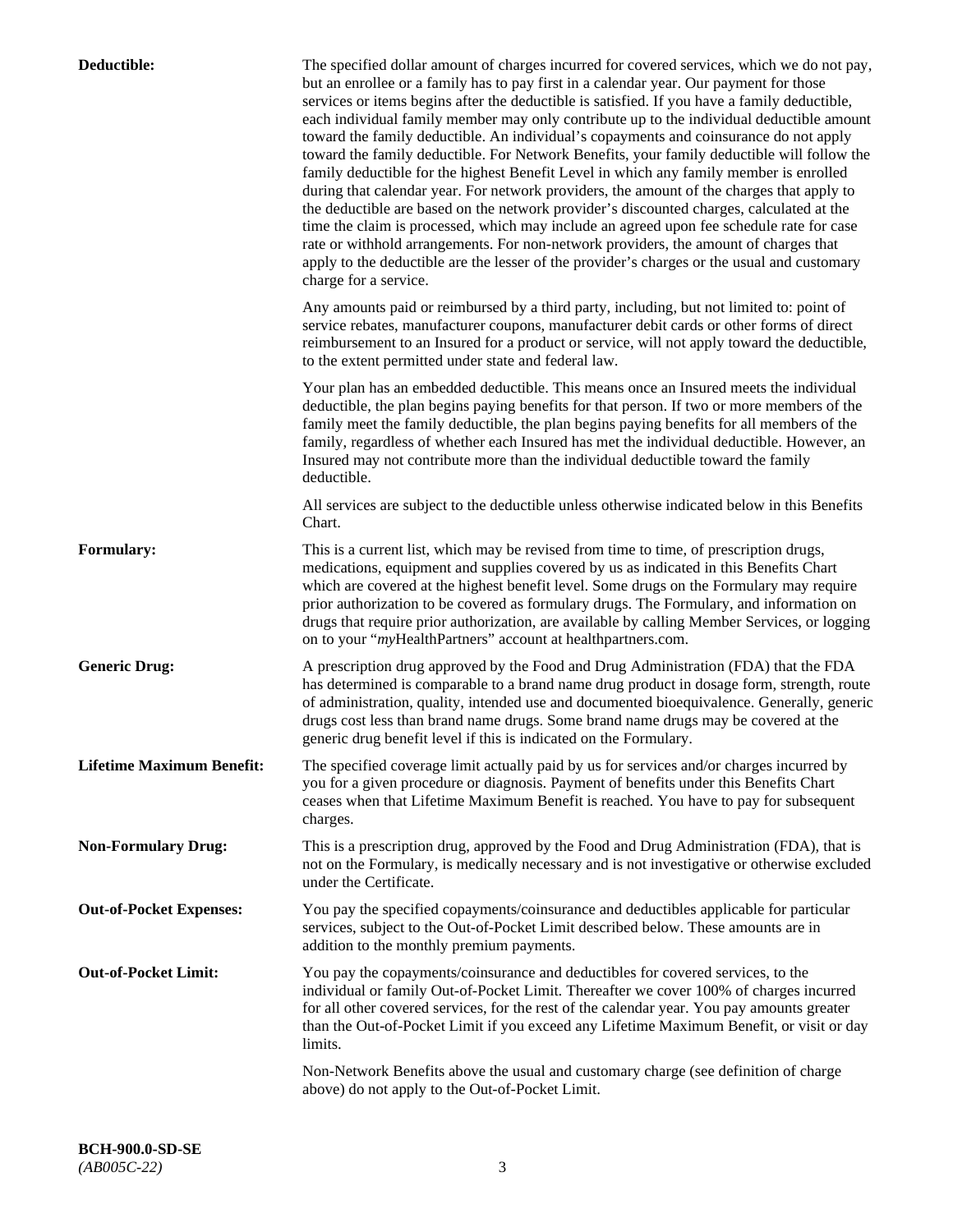Non-Network Benefits for transplant surgery and bariatric surgery do not apply to the Out-of-Pocket Limit.

Any amounts paid or reimbursed by a third party, including, but not limited to: point of service rebates, manufacturer coupons, manufacturer debit cards or other forms of direct reimbursement to an Insured for a product or service, will not apply as an out of pocket expense, to the extent permitted under state and federal law.

You are responsible to keep track of the out-of-pocket expenses. Contact our Member Services Department for assistance in determining the amount paid by the enrollee for specific eligible services received. Claims for reimbursement under the Out-of-Pocket Limit provisions are subject to the same time limits and provisions described under the "Claims Provisions" section of the Certificate.

**Specialty Drug List:** This is a current list, which may be revised from time to time, of prescription drugs, medications, equipment and supplies, which are typically bio-pharmaceuticals. The purpose of a Specialty Drug List is to facilitate enhanced monitoring of complex therapies used to treat specific conditions. Specialty drugs are covered by us as indicated in this Benefits Chart. The Specialty Drug List is available by calling Member Services, or logging on to your "myHealthPartners" account at [healthpartners.com.](http://healthpartners.com/)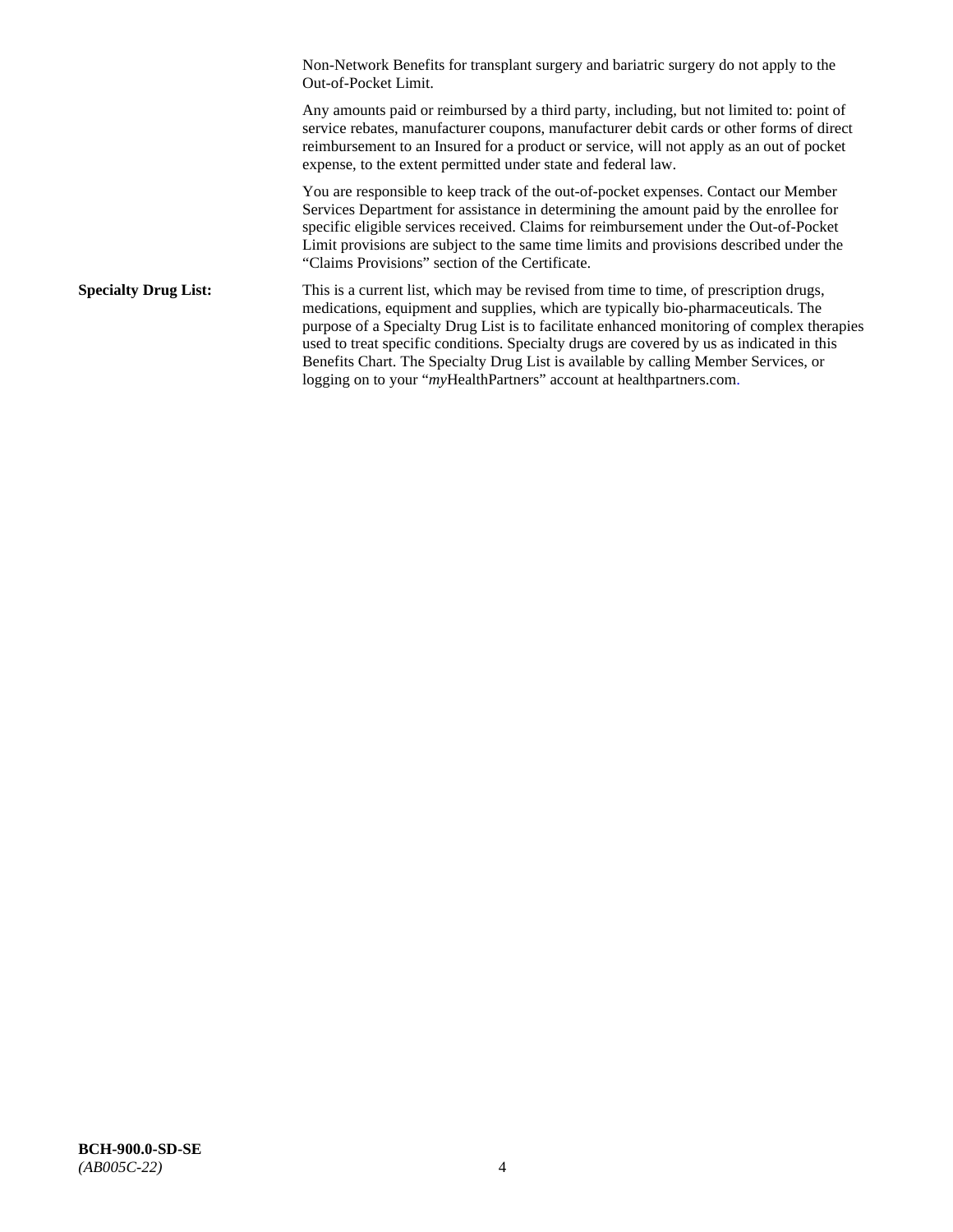# **DEDUCTIBLES, OUT-OF-POCKET LIMITS AND LIFETIME MAXIMUMS**

#### **Individual Calendar Year Deductible**

| <b>Network Benefits</b> | <b>Non-Network Benefits</b> |
|-------------------------|-----------------------------|
| \$3,500                 | \$10,000                    |

#### **Family Calendar Year Deductible**

| <b>Network Benefits</b> | <b>Non-Network Benefits</b> |
|-------------------------|-----------------------------|
| \$7,000                 | \$20,000                    |

Separate deductibles must be satisfied under the Network Benefits and Non-Network Benefits.

Your plan has an embedded deductible. This means once an insured meets the individual deductible, the plan begins paying benefits for that person. If two or more members of the family meet the family deductible, the plan begins paying benefits for all members of the family, regardless of whether each insured has met the individual deductible. However, an insured may not contribute more than the individual deductible toward the family deductible.

Any amounts paid or reimbursed by a third party, including but not limited to: point of service rebates, manufacturer coupons, manufacturer debit cards or other forms of direct reimbursement to an insured for a product or service, will not apply toward the deductible, to the extent permitted under state and federal law.

### **Individual Calendar Year Out-of-Pocket Limit**

| <b>Network Benefits</b> | <b>Non-Network Benefits</b> |
|-------------------------|-----------------------------|
| \$8,000                 | \$30,000                    |

# **Family Calendar Year Out-of-Pocket Limit**

| <b>Network Benefits</b> | <b>Non-Network Benefits</b> |
|-------------------------|-----------------------------|
| \$16,000                | \$60,000                    |

Separate Out-of-Pocket Limits must be satisfied under Network Benefits and Non-Network Benefits.

Non-Network Benefits above the usual and customary charge will not apply toward the individual or family Out-of-Pocket Limit.

Non-Network Benefits for transplant surgery and bariatric surgery do not apply to the Out-of-Pocket Limit.

Any amounts paid or reimbursed by a third party, including, but not limited to: point of service rebates, manufacturer coupons, manufacturer debit cards or other forms of direct reimbursement to an Insured for a product or service, will not apply as an outof-pocket expense, to the extent permitted under state and federal law.

# **Lifetime Maximum Benefit for Bariatric Surgery**

| <b>Network Benefits</b> | <b>Non-Network Benefits</b> |
|-------------------------|-----------------------------|
| Unlimited.              | \$5,000                     |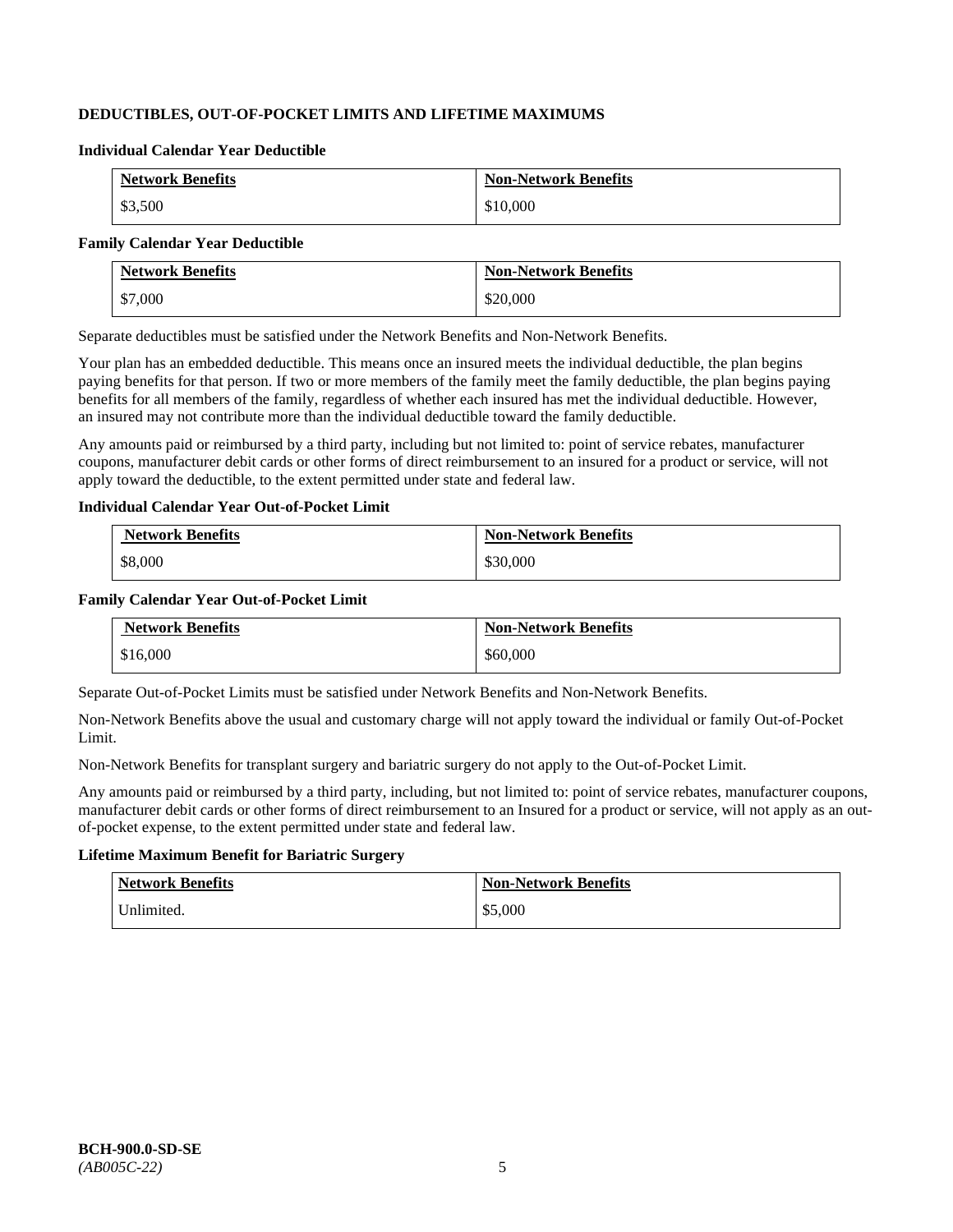# **AMBULANCE AND MEDICAL TRANSPORTATION**

#### **Covered Services:**

We cover ambulance and medical transportation for medical emergencies. We also cover medically necessary, non-emergency medical transportation if it meets our medical coverage criteria. Covered services and supplies are based on established medical policies, which are subject to periodic review and modification by the medical or dental directors. These medical policies (medical coverage criteria) and applicable prior authorization requirements are available by calling Member Services, or logging on to your "*my*HealthPartners" account at [healthpartners.com.](http://healthpartners.com/)

| <b>Network Benefits</b>      | <b>Non-Network Benefits</b> |
|------------------------------|-----------------------------|
| 70% of the charges incurred. | See Network Benefits.       |

### **Not Covered:**

• See "Services Not Covered" in the Certificate.

### **AUTISM SERVICES**

### **Covered Services:**

We cover Applied Behavioral Analysis (ABA) and Intensive Early Intervention Behavioral Therapy (IEIBT) for treatment of autism spectrum disorders for children under age 18. We have the right to review the treatment that an Insured is receiving not more than once every three months, without a contract stipulating that a more frequent review is necessary.

A person who performs ABA must:

- be licensed by the South Dakota Board of Medical and Osteopathic Examiners or the Board of Examiners of Psychologists and have documented training and competence in applied behavior analysis; or
- be licensed by the South Dakota Board of Social Workers as a licensed behavior analyst.

Physical therapy, occupational therapy and speech therapy are covered under the "Physical Therapy, Occupational Therapy and Speech Therapy" section. Medications are covered under the "Prescription Drug Services" section. Covered services are based on established medical policies, which are subject to periodic review and modification by the medical directors. These medical policies (medical coverage criteria) are available online at [healthpartners.com](http://healthpartners.com/) or by calling Member Services.

Coverage for applied behavior analysis will provide an annual maximum benefit for Network and Non-Network Benefits combined, that may not be less than:

- Through age 6**:** 1,300 hours per calendar year
- Age 7 through age 13**:** 900 hours per calendar year
- Age 14 through age 18**:** 450 hours per calendar year

| <b>Network Benefits</b>      | <b>Non-Network Benefits</b>  |
|------------------------------|------------------------------|
| 70% of the charges incurred. | 50% of the charges incurred. |

#### **Not Covered:**

• See "Services Not Covered" in the Certificate.

# **BEHAVIORAL HEALTH SERVICES**

#### **Covered Services:**

Covered services are based on established medical policies, which are subject to periodic review and modification by the medical directors. These medical policies (medical coverage criteria) are available by calling Member Services, or logging on to your "*my*HealthPartners" account at [healthpartners.com.](http://healthpartners.com/)

#### **Mental Health Services**

We cover services for mental health diagnoses as described in the Diagnostic and Statistical Manual of Mental Disorders – Fifth Edition (DSM-5) (most recent edition).

**BCH-900.0-SD-SE**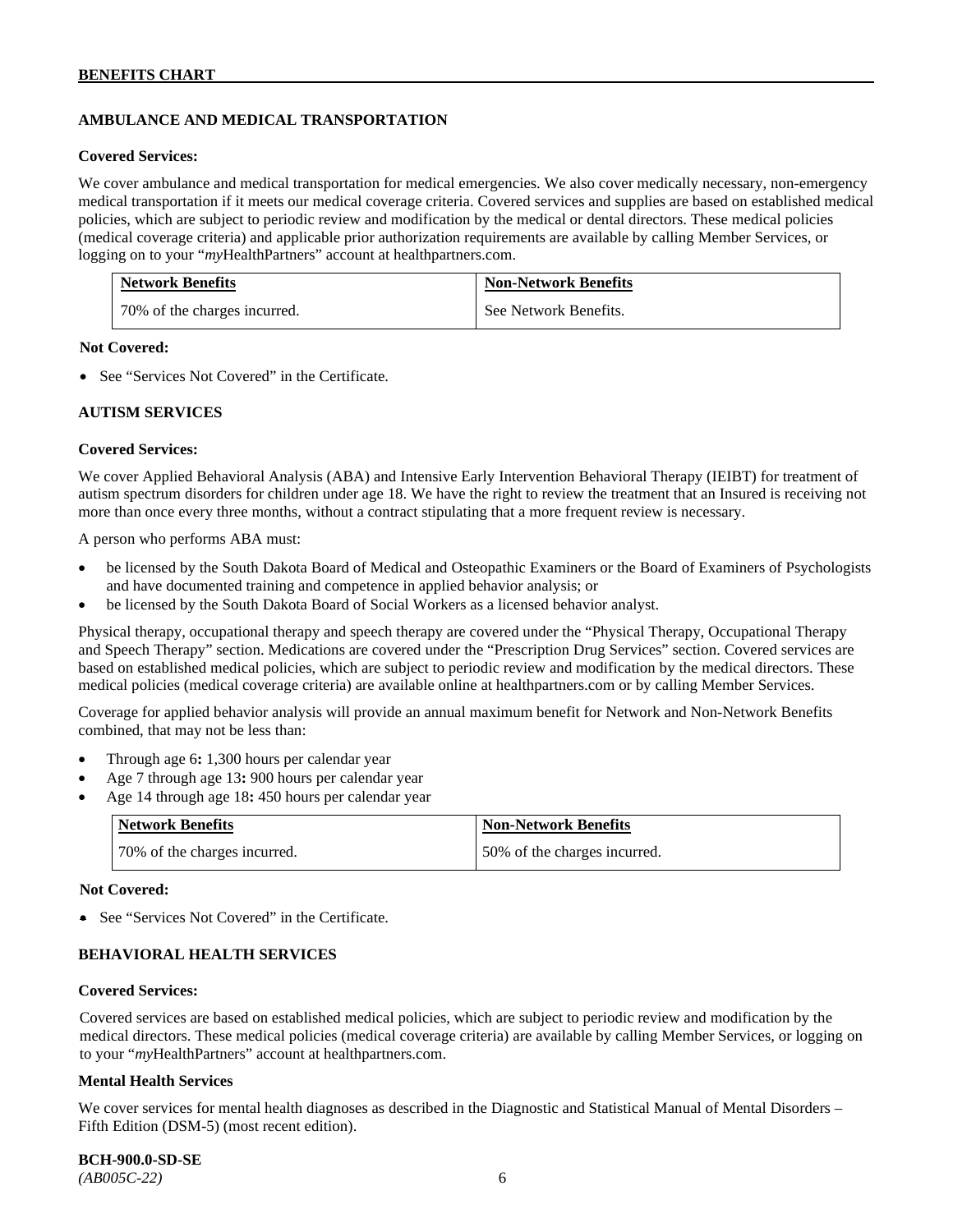**Outpatient services including intensive outpatient and day treatment services:** We cover medically necessary outpatient professional mental health services for evaluation, crisis intervention, and treatment of mental health disorders.

A comprehensive diagnostic assessment will be used as the basis for a determination by a mental health professional, concerning the appropriate treatment and the extent of services required.

Outpatient services we cover for a diagnosed mental health condition include the following:

- Individual, group, family, and multi-family therapy;
- Medication management provided by a physician, certified nurse practitioner, or physician's assistant;
- Psychological testing services for the purposes of determining the differential diagnoses and treatment planning for patients currently receiving behavioral health services;
- Day treatment and intensive outpatient services in a licensed program;
- Partial hospitalization services in a licensed hospital or community mental health center;
- Psychotherapy and nursing services provided in the home if authorized by us; and
- Treatment for gender dysphoria.

| <b>Network Benefits</b>                                                                                                                                                                                                                                                                       | <b>Non-Network Benefits</b>  |
|-----------------------------------------------------------------------------------------------------------------------------------------------------------------------------------------------------------------------------------------------------------------------------------------------|------------------------------|
| 70% of the charges incurred.                                                                                                                                                                                                                                                                  | 50% of the charges incurred. |
| <b>First three visits</b>                                                                                                                                                                                                                                                                     |                              |
| The first three mental health and substance use disorder<br>visits, urgent care visits, office visits, convenience<br>clinic visits, telephone visits and e-visits (other than<br>Virtuwell <sup>®</sup> ) combined in a calendar year are covered at<br>100%, not subject to the deductible. |                              |
| Physician services are included; however, charges for<br>day treatment services, group visits, office procedures,<br>laboratory, radiology and other ancillary services are<br>not included and will be subject to the deductible and<br>coinsurance.                                         |                              |

#### **Group therapy**

| <b>Network Benefits</b>      | <b>Non-Network Benefits</b>  |
|------------------------------|------------------------------|
| 70% of the charges incurred. | 50% of the charges incurred. |

#### **Inpatient services, including mental health residential treatment services:** We cover the following:

- Medically necessary inpatient services in a hospital and professional services for treatment of mental health disorders. Medical stabilization is covered under inpatient hospital services in the "Hospital and Skilled Nursing Facility Services" section; and
- Medically necessary mental health residential treatment services. This care must be authorized by us and provided by a hospital or residential behavioral health treatment facility licensed by the local state or Department of Health and Human Services. Services not covered under this benefit include halfway houses, group homes, extended care facilities, shelter services, correctional services, detention services, transitional services, group residential services, foster care services and wilderness programs.

| <b>Network Benefits</b>      | <b>Non-Network Benefits</b>  |
|------------------------------|------------------------------|
| 70% of the charges incurred. | 50% of the charges incurred. |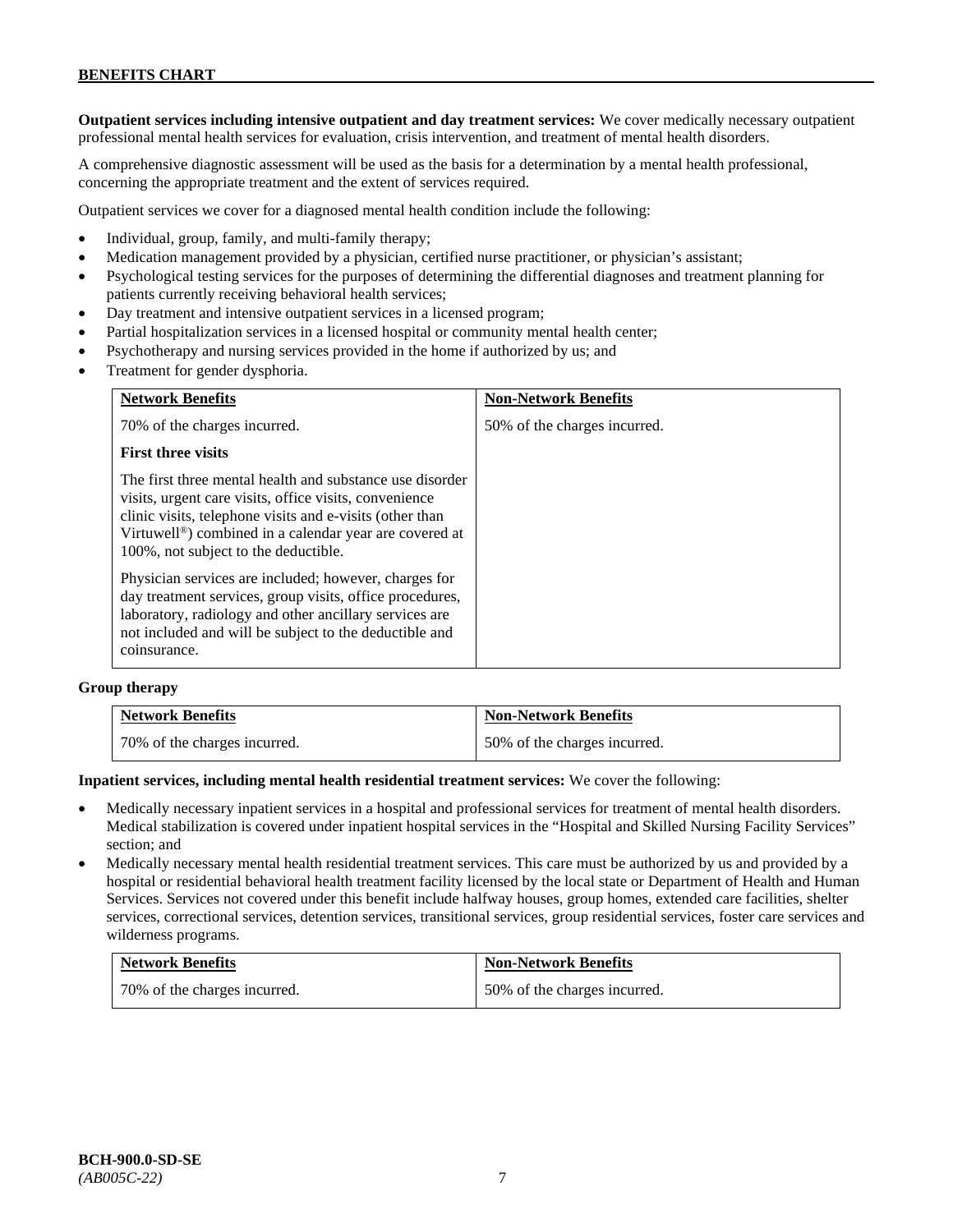# **Substance use disorder (SUD) services**

We cover medically necessary services for assessments by a licensed alcohol and drug counselor and treatment of substance use disorders as defined in the latest edition of the DSM-5.

**Outpatient services, including intensive outpatient and day treatment services:** We cover medically necessary outpatient professional services for the diagnosis and treatment of substance use disorder. Substance use disorder treatment services must be provided by a program licensed by the local Department of Health and Human Services.

Outpatient services we cover for a diagnosed substance use disorder include the following:

- Individual, group, family, and multi-family therapy provided in an office setting;
- Opiate replacement therapy including methadone and buprenorphine treatment; and
- Day treatment and intensive outpatient services in a licensed program.

| <b>Network Benefits</b>                                                                                                                                                                                                                                                         | <b>Non-Network Benefits</b>  |
|---------------------------------------------------------------------------------------------------------------------------------------------------------------------------------------------------------------------------------------------------------------------------------|------------------------------|
| 70% of the charges incurred.                                                                                                                                                                                                                                                    | 50% of the charges incurred. |
| <b>First three visits</b>                                                                                                                                                                                                                                                       |                              |
| The first three mental health and substance use disorder<br>visits, urgent care visits, office visits, convenience<br>clinic visits, telephone visits and e-visits (other than<br>Virtuwell) combined in a calendar year are covered at<br>100%, not subject to the deductible. |                              |
| Physician services are included; however, charges for<br>day treatment services, group visits, office procedures,<br>laboratory, radiology and other ancillary services are<br>not included and will be subject to the deductible and<br>coinsurance.                           |                              |

**Inpatient services:** We cover the following:

- Medically necessary inpatient services in hospitals and residential primary treatment facilities approved by the State of South Dakota which are carrying out an approved program pursuant to the diagnosis and recommendation of a doctor;
- Services provided in a hospital that is licensed by the local state and accredited by Medicare; and
- Detoxification services in a hospital or community detoxification facility if it is licensed by the State of South Dakota as an approved inpatient alcoholism treatment facility.

| <b>Network Benefits</b> |                              | <b>Non-Network Benefits</b>  |
|-------------------------|------------------------------|------------------------------|
|                         | 70% of the charges incurred. | 50% of the charges incurred. |

**Not Covered:**

See "Services Not Covered" in the Group Certificate.

# **CHIROPRACTIC SERVICES**

#### **Covered Services:**

We cover chiropractic services for rehabilitative care. Chiropractic services are adjustments to any abnormal articulations of the human body, especially those of the spinal column, for the purpose of giving freedom of action to impinged nerves that may cause pain or deranged function.

Massage therapy which is performed in conjunction with other treatment/modalities by a chiropractor, is part of a prescribed treatment plan and is not billed separately is covered.

| <b>Network Benefits</b>      | <b>Non-Network Benefits</b>  |
|------------------------------|------------------------------|
| 70% of the charges incurred. | 50% of the charges incurred. |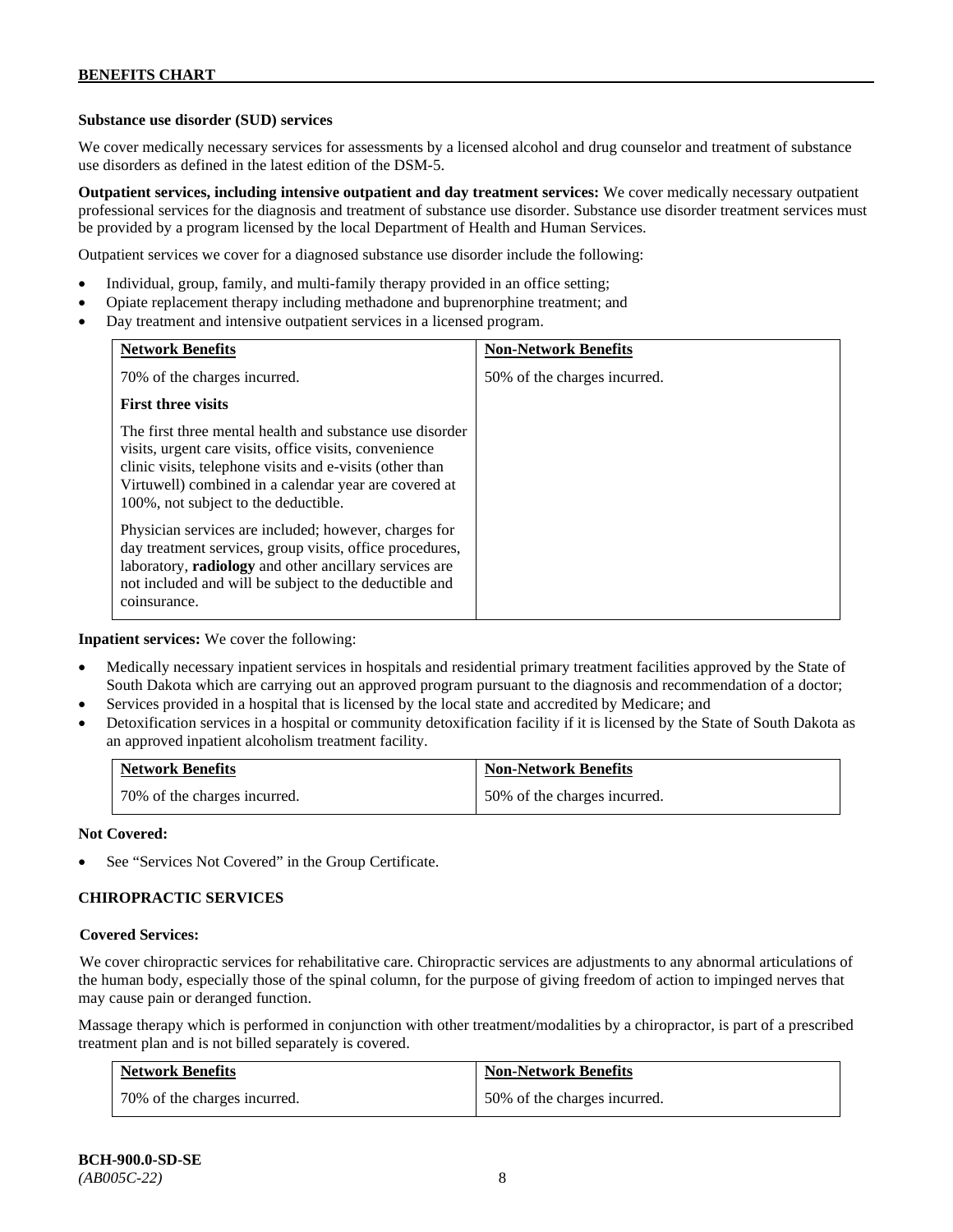# **Not Covered:**

- Massage therapy for the purpose of comfort or convenience of the Insured.
- See "Services Not Covered" in the Certificate.

### **CLINICAL TRIALS**

### **Covered Services:**

We cover certain routine services if you participate in a Phase I, Phase II, Phase III or Phase IV clinical trial that is conducted in relation to the prevention, detection, or treatment of cancer or other life-threatening disease or condition as defined in the Affordable Care Act. We cover routine patient costs for services that would be eligible under this Benefits Chart if the service were provided outside of a clinical trial.

| <b>Network Benefits</b>                              | <b>Non-Network Benefits</b>                          |
|------------------------------------------------------|------------------------------------------------------|
| Coverage level is same as corresponding Network      | Coverage level is same as corresponding Non-Network  |
| Benefits, depending on type of service provided such | Benefits, depending on type of service provided such |
| as Office Visits for Illness or Injury, Inpatient or | as Office Visits for Illness or Injury, Inpatient or |
| <b>Outpatient Hospital Services.</b>                 | Outpatient Hospital Services.                        |

### **Not Covered:**

- The investigative item, device or service itself.
- Items or services that are provided solely to satisfy data collection and analysis needs and that are not used in the direct clinical management of the patient.
- A service that is clearly inconsistent with widely accepted and established standards of care for a particular diagnosis.
- See "Services Not Covered" in the Certificate.

# **DENTAL SERVICES**

#### **Covered Services:**

We cover services described below.

**Accidental dental services:** We cover dentally necessary services to treat and restore damage to teeth as a result of an accidental injury. Coverage is for damage caused by external trauma to face and mouth only, not for cracked or broken teeth which result from biting or chewing. We cover restorations, root canals, crowns and replacement of teeth lost that are directly related to the accident in which the Insured was involved. We cover initial exams, x-rays, and palliative treatment including extractions, and other oral surgical procedures directly related to the accident. Subsequent treatment must be initiated within the specified time-frame and must be directly related to the accident.

Full mouth rehabilitation to correct occlusion (bite) and malocclusion (misaligned teeth not due to the accident) are not covered.

When an implant-supported dental prosthetic treatment is pursued, the accidental dental benefit will be applied to the prosthetic procedure. Benefits are limited to the amount that would be paid toward the placement of a removable dental prosthetic appliance that could be used in the absence of implant treatment. Care must be provided or pre-authorized by a HealthPartners dentist.

| <b>Network Benefits</b>      | <b>Non-Network Benefits</b>  |
|------------------------------|------------------------------|
| 70% of the charges incurred. | 50% of the charges incurred. |

For all accidental dental services, treatment and/or restoration must be initiated within six months of the date of the injury. Coverage is limited to the initial course of treatment and/or initial restoration. Services must be provided within twentyfour months of the date of injury to be covered.

#### **Medical referral dental services**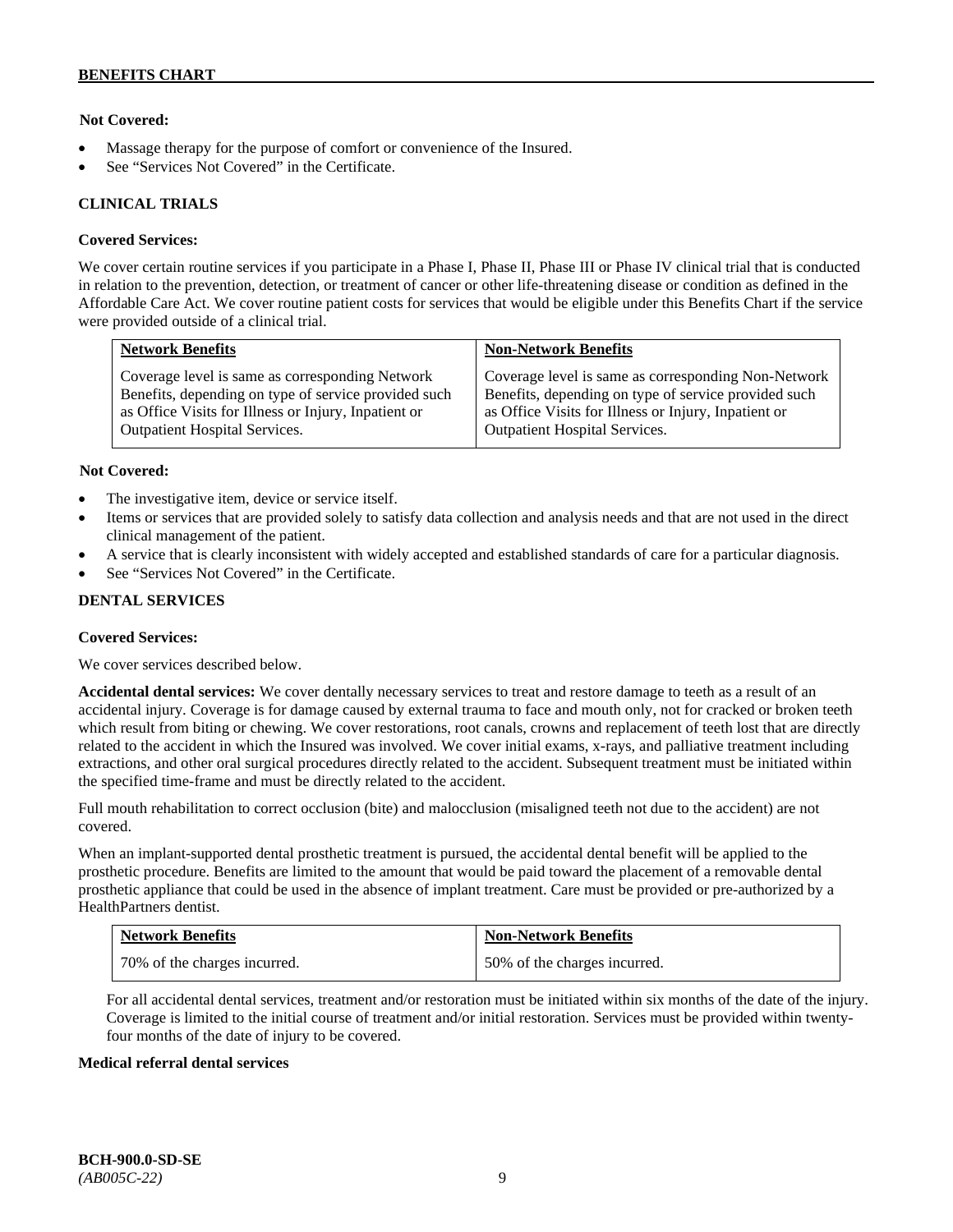**Medically necessary outpatient dental services:** We cover medically necessary outpatient dental services. Coverage is limited to dental services required for treatment of an underlying medical condition, e.g., removal of teeth to complete radiation treatment for cancer of the jaw, cysts and lesions.

| <b>Network Benefits</b>      | <b>Non-Network Benefits</b>  |
|------------------------------|------------------------------|
| 70% of the charges incurred. | 50% of the charges incurred. |

**Medically necessary hospitalization and anesthesia for dental care:** We cover medically necessary hospitalization and anesthesia for dental care. This is limited to charges incurred by an Insured who: (1) is a child under age 14, or (2) is severely disabled or otherwise suffers from a developmental disability as determined by a licensed physician which places that person under at serious risk. The requirement of a hospital setting must be due to an Insured's underlying medical condition. Coverage is limited to facility and anesthesia charges. Anesthesia is covered in a hospital or a dental office. Oral surgeon/dentist professional fees are not covered. Hospitalization required due to the behavior of the Insured or due to the extent of the dental procedure is not covered.

| <b>Network Benefits</b>       | <b>Non-Network Benefits</b> |
|-------------------------------|-----------------------------|
| 170% of the charges incurred. | 50% of the charges incurred |

**Medical complications of dental care:** We cover medical complications of dental care. Treatment must be medically necessary care and related to medical complications of non-covered dental care, including complications of the head, neck, or substructures.

| <b>Network Benefits</b>      | <b>Non-Network Benefits</b>  |
|------------------------------|------------------------------|
| 70% of the charges incurred. | 50% of the charges incurred. |

**Oral surgery:** We cover oral surgery. Coverage is limited to treatment of medical conditions requiring oral surgery, such as treatment of oral neoplasm, non-dental cysts, fracture of the jaws, trauma of the mouth and jaws, and any other oral surgery procedures provided as medically necessary dental services.

| <b>Network Benefits</b>      | <b>Non-Network Benefits</b>  |
|------------------------------|------------------------------|
| 70% of the charges incurred. | 50% of the charges incurred. |

**Treatment of cleft lip and cleft palate of a dependent child:** We cover treatment of cleft lip and cleft palate of a dependent child, to the limiting age in the definition of an "Eligible Dependent", including orthodontic treatment and oral surgery directly related to the cleft. Benefits for individuals age 26 up to the limiting age for coverage of the dependent are limited to inpatient or outpatient expenses arising from medical and dental treatment that was scheduled or initiated prior to the dependent turning age 19. Dental services which are not required for the treatment of cleft lip or cleft palate are not covered. If a dependent child covered under the Certificate and Benefits Chart is also covered under a dental plan which includes orthodontic services, that dental plan shall be considered primary for the necessary orthodontic services. Oral appliances are subject to the same copayment, conditions and limitations as durable medical equipment.

| <b>Network Benefits</b>      | <b>Non-Network Benefits</b>  |
|------------------------------|------------------------------|
| 70% of the charges incurred. | 50% of the charges incurred. |

**Treatment of temporomandibular disorder (TMD) and craniomandibular disorder (CMD):** We cover surgical and nonsurgical treatment of temporomandibular disorder (TMD) and craniomandibular disorder (CMD), which is medically necessary care. Dental services which are not required to directly treat TMD or CMD are not covered.

| <b>Network Benefits</b>      | <b>Non-Network Benefits</b>  |
|------------------------------|------------------------------|
| 70% of the charges incurred. | 50% of the charges incurred. |

# **Not Covered:**

- Dental treatment, procedures or services not listed in this Benefits Chart.
- Accident related dental services if treatment is: (1) initiated beyond six months from the date of the injury; (2) received beyond the initial treatment or restoration; or (3) received beyond twenty-four months from the date of injury.
- Oral surgery to remove wisdom teeth, except as stated in the Pediatric Dental amendment.

# **BCH-900.0-SD-SE**

*(AB005C-22)* 10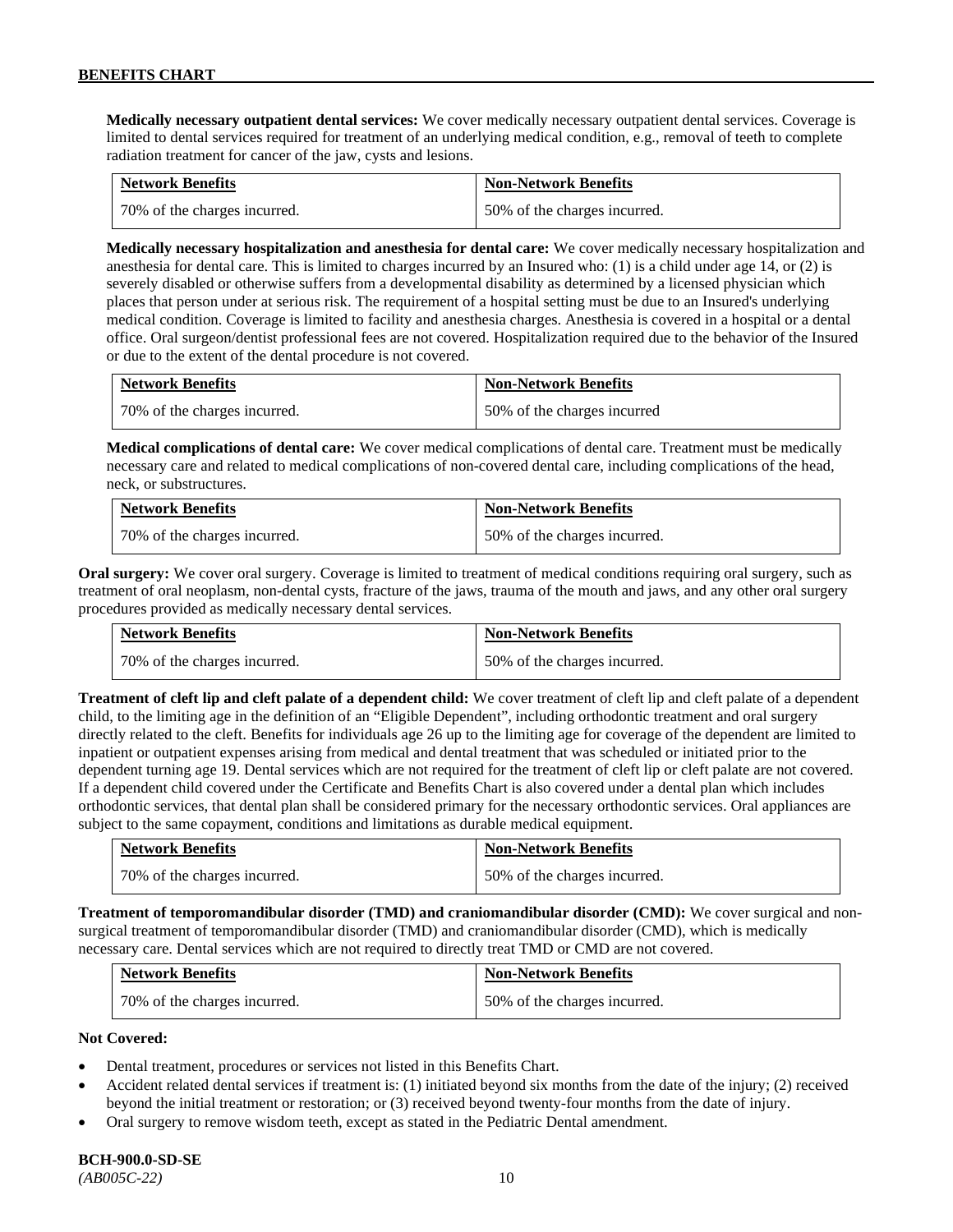- Orthognathic treatment or procedures and all related services.
- See "Services Not Covered" in the Certificate.

### **DIABETES AND HYPERTENSION DISEASE MANAGEMENT PROGRAM**

### **Covered Services:**

- If you meet criteria for coverage, you may qualify for the Diabetes and/or Hypertension Disease Management Program.
- The program covers group health coaching which focuses on weight loss, exercise, behavior modification and health education through Omada Health.

| <b>Network Benefits</b>                                     | <b>Non-Network Benefits</b> |
|-------------------------------------------------------------|-----------------------------|
| 100% of the charges incurred.<br>Deductible does not apply. | Not applicable.             |

### **Not Covered:**

See "Services Not Covered" in the Certificate.

# **DIABETIC EQUIPMENT AND SUPPLIES**

### **Covered Services:**

We cover physician prescribed medically appropriate and necessary drugs and supplies used in the management and treatment of diabetes for insureds with gestational, Type I or Type II diabetes including durable diabetic equipment, measurement and administration aids, and disposable supplies, as described below. Certain items are only covered if your condition meets our coverage criteria and obtained through an authorized vendor. For more information on what we cover and any prior authorization requirements, call Member Services or log on to your "myHealthPartners" account at [healthpartners.com.](http://www.healthpartners.com/)

Insulin and medications for diabetes, including prescribed oral agents for controlling blood sugars and glucagon kits are covered as outpatient drugs under the "Prescription Drug Services" section.

**Pumps and pump supplies.** These include diabetic insulin pumps, diabetic infusion pumps and infusion pump supplies such as infusion sets, tubing, connectors and syringe reservoirs.

Covered insulin pumps that are not available from a DME vendor and only available through a retail pharmacy will be covered as described below. All other insulin pumps, infusion pumps and supplies must be obtained through an authorized durable medical equipment provider and cannot be obtained at a pharmacy.

| <b>Network Benefits</b>                                                                     | <b>Non-Network Benefits</b>  |
|---------------------------------------------------------------------------------------------|------------------------------|
| Pumps received at a pharmacy:<br>70% of the charges incurred.<br>Deductible does not apply. | 50% of the charges incurred. |
| Pumps received from a non-pharmacy approved<br>vendor:<br>70% of the charges incurred.      |                              |

# **All other durable equipment and diabetic supplies**

Durable Diabetic Equipment and Supplies. These include continuous glucose monitoring system (CGMS), transmitter, sensors and receivers, diabetic blood glucose monitors and control/calibrating solutions (for checking accuracy or testing equipment and test strips).

Disposable Diabetic Supplies. These are one-time use supplies, including syringes, lancets, lancet devices, blood and urine ketone test strips, and needles.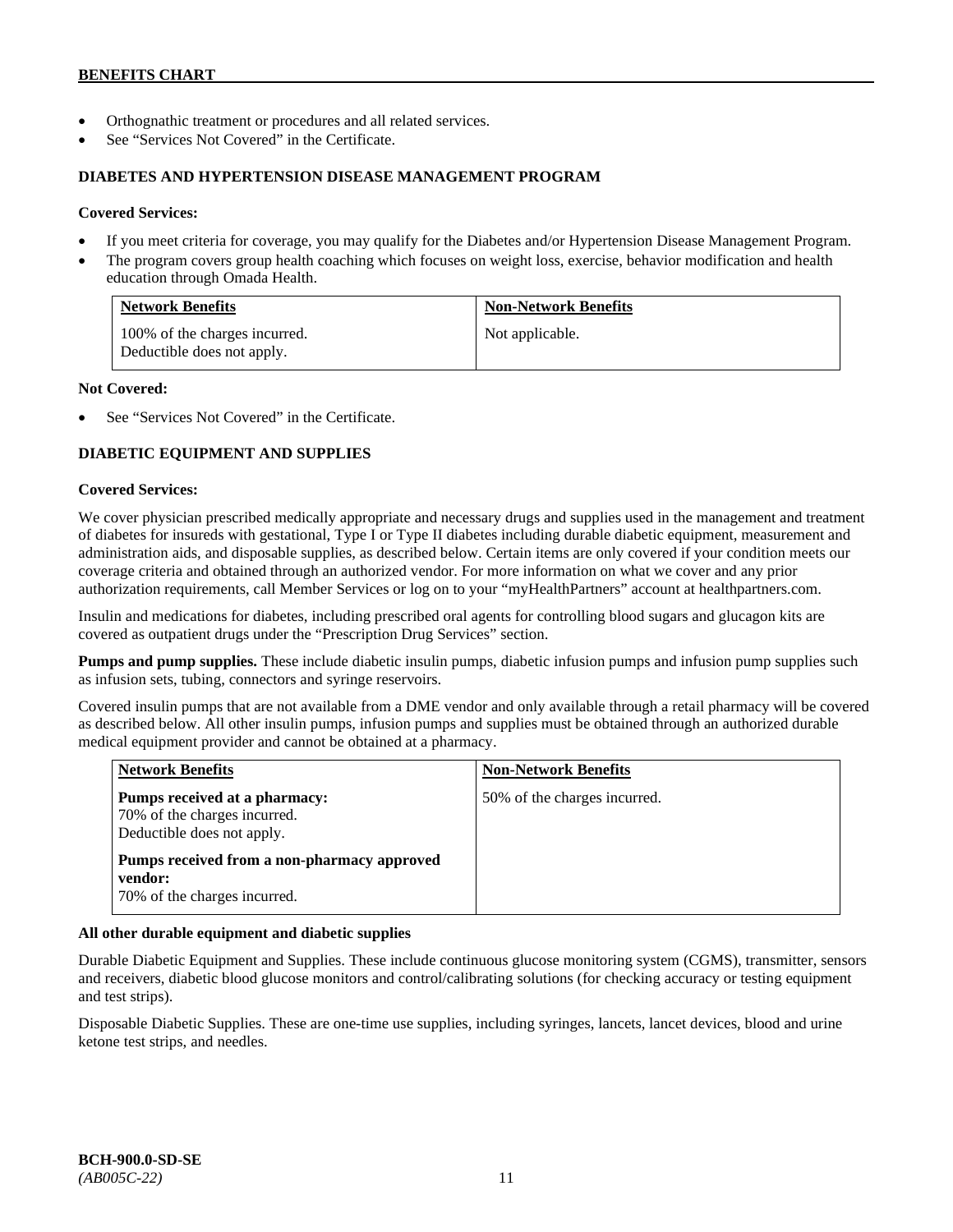Certain diabetic supplies and equipment must be purchased at a pharmacy.

| <b>Network Benefits</b>                                                                                              | <b>Non-Network Benefits</b>  |
|----------------------------------------------------------------------------------------------------------------------|------------------------------|
| If received through a pharmacy:<br>70% of the charges incurred.<br>Deductible does not apply.                        | 50% of the charges incurred. |
| If received through a non-pharmacy provider:<br>70% of the charges incurred if purchased from an<br>approved vendor. |                              |

# **Limitations:**

- No more than a 93-day supply of diabetic supplies is covered and dispensed at a time.
- We require that certain diabetic supplies and equipment be purchased at a pharmacy.
- Diabetic supplies and equipment are limited to certain models and brands.
- Durable medical equipment and supplies must be obtained from or repaired by approved vendors.
- Covered services and supplies are based on established medical policies which are subject to periodic review and modification by the medical directors. Our coverage policy for diabetic supplies includes information on our required models and brands. These medical policies (medical coverage criteria) are available by calling Member Services, or logging on to your "myHealthPartners" account at [healthpartners.com.](http://www.healthpartners.com/)

# **Not Covered:**

- Replacement or repair of any covered items, if the items are (i) damaged or destroyed by misuse, abuse or carelessness, (ii) lost; or (iii) stolen.
- Duplicate or similar items.
- Labor and related charges for repair of any covered items which are more than the cost of replacement by an approved vendor.
- Batteries for monitors and equipment.
- Sales tax, mailing, delivery charges, service call charges.
- See "Services Not Covered" in the Certificate.

# **DIAGNOSTIC IMAGING SERVICES**

#### **Covered Services:**

We cover diagnostic imaging, when ordered by a provider and provided in a clinic or outpatient hospital facility.

We cover services provided in a clinic or outpatient hospital facility. To see the benefit level for inpatient hospital or skilled nursing facility services, see benefits under Inpatient Hospital and Skilled Nursing Facility Services.

#### **Outpatient magnetic resonance imaging (MRI) and computed tomography (CT)**

| <b>Network Benefits</b>      | <b>Non-Network Benefits</b>  |
|------------------------------|------------------------------|
| 70% of the charges incurred. | 50% of the charges incurred. |

#### **All other outpatient diagnostic imaging services**

| <b>Network Benefits</b>      | <b>Non-Network Benefits</b>  |
|------------------------------|------------------------------|
| 70% of the charges incurred. | 50% of the charges incurred. |

#### **Preventive services (MRI/CT procedures are not considered preventive)**

Diagnostic imaging services associated with preventive services are covered at the benefit level shown in the "Preventive Services" section of this Benefits Chart.

# **Not Covered:**

See "Services Not Covered" in the Certificate.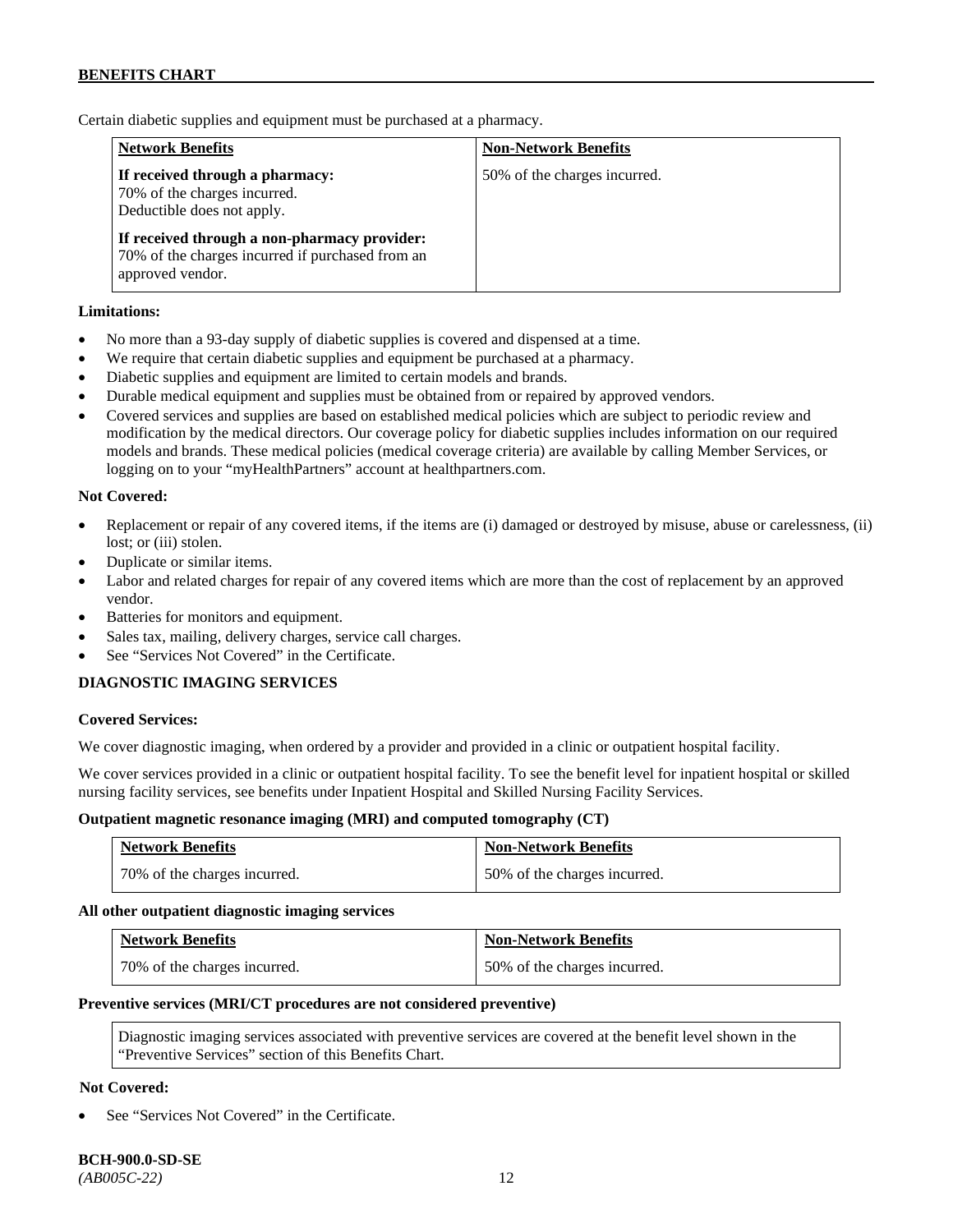# **DURABLE MEDICAL EQUIPMENT, PROSTHETICS, ORTHOTICS AND SUPPLIES**

#### **Covered Services:**

We cover equipment, supplies and services, as described below. Certain items are only covered if your condition meets our coverage criteria. For more information on what we cover and any prior authorization requirements, call Member Services or log on to your "*my*HealthPartners" account at [healthpartners.com.](http://healthpartners.com/)

- Durable medical equipment, such as wheelchairs, ventilators, oxygen, oxygen equipment, continuous positive airway pressure (CPAP) devices, hospital beds, and related services.
- Prosthetics, including breast prostheses, artificial limbs and artificial eyes, and related supplies.
- Orthotics.
- Medical supplies, including splints, surgical stockings, casts and dressings.
- Enteral feedings.
- Special dietary treatment for Phenylketonuria (PKU) and oral amino acid based elemental formula if it meets our medical coverage criteria.

Diabetic equipment and supplies are covered under the "Diabetic Equipment and Supplies" section.

#### **Special dietary treatment for phenylketonuria (PKU) if it meets our medical coverage criteria**

We cover testing, diagnosis and treatment of phenylketonuria including dietary management, formulas, case management, intake and screening, assessment, comprehensive care planning and service referral.

| <b>Network Benefits</b>                                    | <b>Non-Network Benefits</b>  |
|------------------------------------------------------------|------------------------------|
| 70% of the charges incurred.<br>Deductible does not apply. | 50% of the charges incurred. |

## **Oral amino acid based elemental formula if it meets our medical coverage criteria**

| <b>Network Benefits</b>      | <b>Non-Network Benefits</b>  |
|------------------------------|------------------------------|
| 70% of the charges incurred. | 50% of the charges incurred. |

#### **All other durable medical equipment, prosthetics, orthotics and supplies**

| <b>Network Benefits</b>      | <b>Non-Network Benefits</b>  |
|------------------------------|------------------------------|
| 70% of the charges incurred. | 50% of the charges incurred. |

#### **Limitations:**

Coverage of durable medical equipment is limited by the following.

Payment will not exceed the cost of an alternate piece of equipment or service that is effective and medically necessary.

- For prosthetic benefits, other than oral appliances for cleft lip and cleft palate, payment will not exceed the cost of an alternate piece of equipment or service that is effective, medically necessary and enables Insureds to conduct standard activities of daily living.
- We reserve the right to determine if an item will be approved for rental vs. purchase.
- Durable medical equipment and supplies must be obtained from or repaired by approved vendors.
- Covered services and supplies are based on established medical policies which are subject to periodic review and modification by the medical or dental directors. Our coverage policy for diabetic supplies includes information on our required models and brands. These medical policies (medical coverage criteria) are available by calling Member Services, or logging on to your "*my*HealthPartners" account at [healthpartners.com.](http://www.healthpartners.com/)

# **Not Covered:**

Items which are not eligible for coverage include, but are not limited to:

- Replacement or repair of any covered items, if the items are (i) damaged or destroyed by misuse, abuse or carelessness, (ii) lost; or (iii) stolen.
- Duplicate or similar items.

**BCH-900.0-SD-SE** 

*(AB005C-22)* 13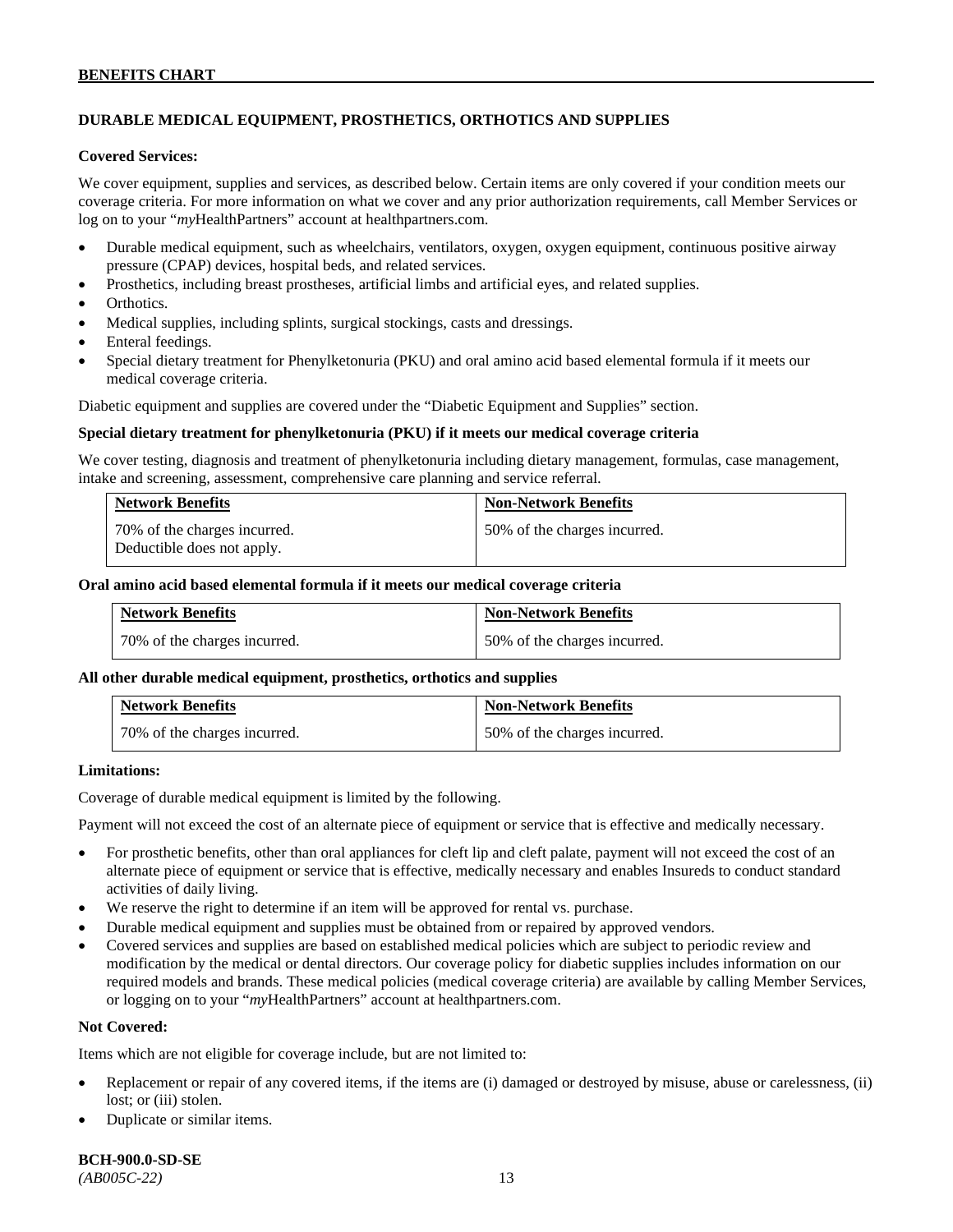- Labor and related charges for repair of any covered items which are more than the cost of replacement by an approved vendor.
- Sales tax, mailing, delivery charges, service call charges.
- Items which are primarily educational in nature or for hygiene, vocation, comfort, convenience or recreation.
- Communication aids or devices: equipment to create, replace or augment communication abilities including, but not limited to, speech processors, receivers, communication boards, or computer or electronic assisted communication.
- Hearing aids (implantable and external, including osseointegrated or bone anchored) and their fitting. This exclusion does not apply to cochlear implants.
- Eyeglasses, contact lenses and their fitting, measurement and adjustment, except as specifically described in this Benefits Chart.
- Hair prostheses (wigs).
- Household equipment which primarily has customary uses other than medical, such as, but not limited to, exercise cycles, air purifiers, central or unit air conditioners, water purifiers, non-allergenic pillows, mattresses or waterbeds.
- Household fixtures including, but not limited to, escalators or elevators, ramps, swimming pools and saunas.
- Modifications to the structure of the home including, but not limited to, its wiring, plumbing or charges for installation of equipment.
- Vehicle, car or van modifications including, but not limited to, hand brakes, hydraulic lifts and car carrier.
- Rental equipment while owned equipment is being repaired by non-contracted vendors, beyond one month rental of medically necessary equipment.
- Other equipment and supplies, including, but not limited to, assistive devices, that we determine are not eligible for coverage.
- See "Services Not Covered" in the Certificate.

# **EMERGENCY AND URGENTLY NEEDED CARE SERVICES**

# **Covered Services:**

We cover services for emergency care and urgently needed care if the services are otherwise eligible for coverage under this Benefits Chart.

**Urgently needed care.** These are services to treat an unforeseen illness or injury:

- that are required in order to prevent a serious deterioration in your health; and
- that cannot be delayed until the next available clinic or office hours.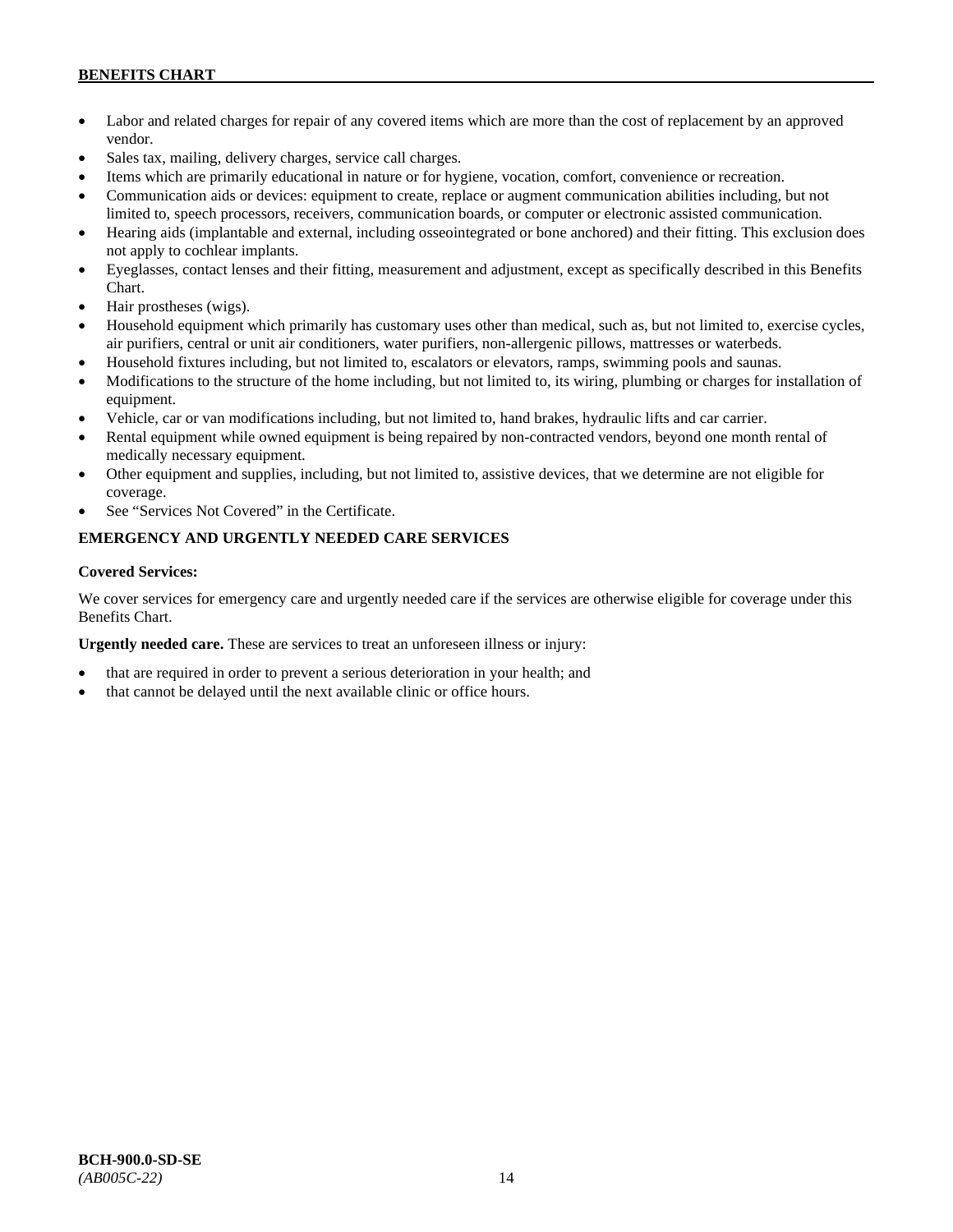# **Urgently needed care at clinics**

| <b>Network Benefits</b>                                                                                                                                                                                                                                                                                   | <b>Non-Network Benefits</b> |
|-----------------------------------------------------------------------------------------------------------------------------------------------------------------------------------------------------------------------------------------------------------------------------------------------------------|-----------------------------|
| 70% of the charges incurred.                                                                                                                                                                                                                                                                              | See Network Benefits.       |
| <b>First three visits</b>                                                                                                                                                                                                                                                                                 |                             |
| The first three mental health and substance use disorder<br>visits, urgent care visits, office visits, convenience<br>clinic visits, telephone visits and E-visits (other than<br>Virtuwell) combined in a calendaryear are covered at<br>100% of the charges incurred, not subject to the<br>deductible. |                             |
| Physician services are included; however, charges for<br>day treatment services, group visits, office procedures,<br>laboratory, radiology and other ancillary services are<br>not included and will be subject to the deductible and<br>coinsurance.                                                     |                             |

**Emergency care.** These are services to treat:

- the sudden, unexpected onset of illness or injury which, if left untreated or unattended until the next available clinic or office hours, would result in hospitalization; or
- a condition requiring professional health services immediately necessary to preserve life or stabilize health.

Emergency care includes emergency services as defined in Division BB, Title I, Section 102 of the Consolidated Appropriations Act of 2021.

Emergency care also includes an immediate response service available on a 24-hour, seven-day-a-week basis for each child, or person, having a psychiatric crisis, a mental health crisis, or a mental health emergency.

When reviewing claims for coverage of emergency services, our medical director will take into consideration: (1) a reasonable layperson's belief that the circumstances required immediate medical care that could not wait until the next working day or next available clinic appointment; (2) the time of day and day of the week the care was provided; and (3) the presenting symptoms including, but not limited to, severe pain, to ensure that the decision to reimburse the emergency care is not made solely on the basis of the actual diagnosis.

# **Emergency care in a hospital emergency room, including professional services of a physician**

| <b>Network Benefits</b>      | <b>Non-Network Benefits</b> |
|------------------------------|-----------------------------|
| 70% of the charges incurred. | See Network Benefits.       |

# **Inpatient emergency care in a hospital:**

| <b>Network Benefits</b>      | <b>Non-Network Benefits</b> |
|------------------------------|-----------------------------|
| 70% of the charges incurred. | See Network Benefits.       |

# **Not Covered:**

See "Services Not Covered" in the Certificate.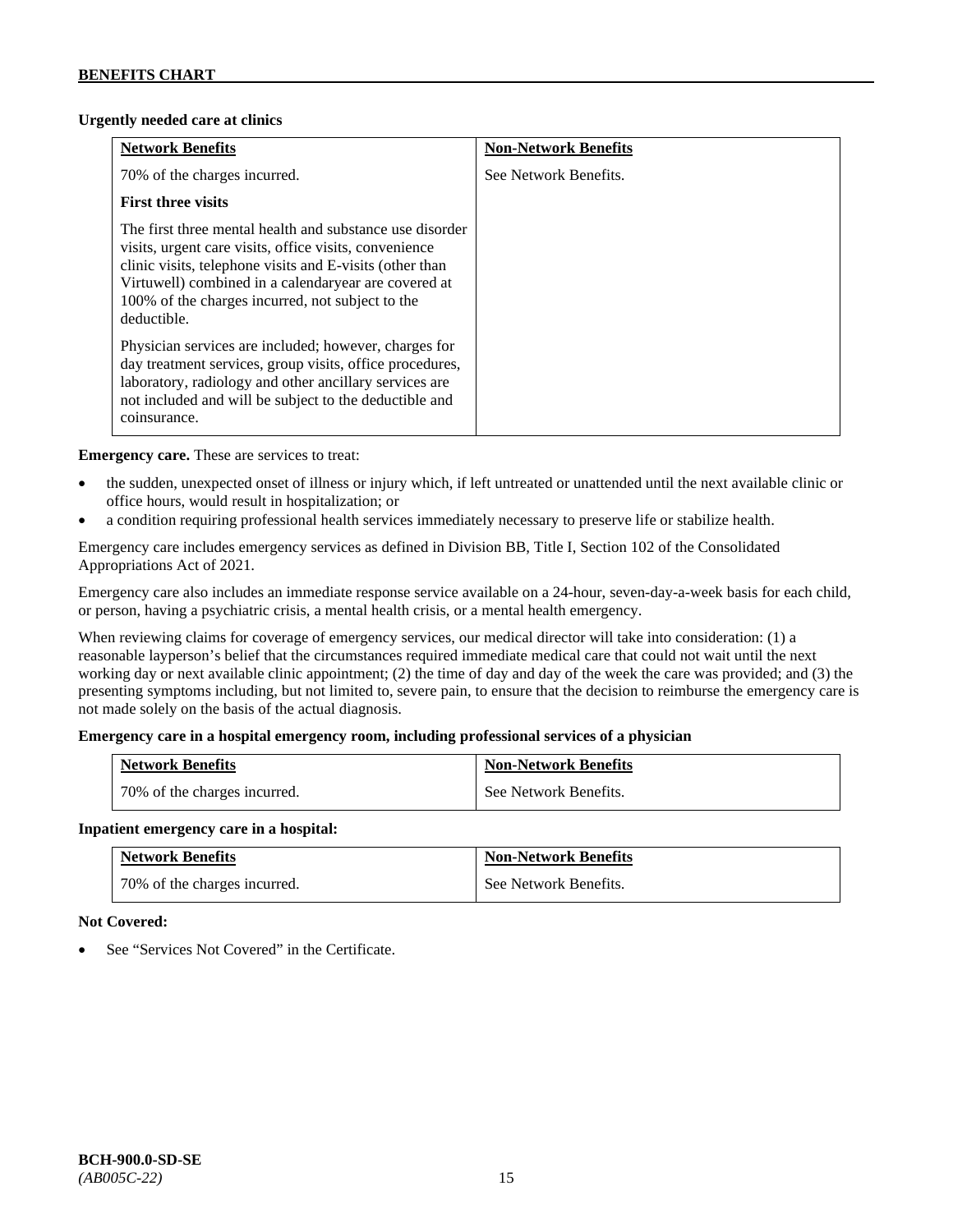# **GENE THERAPY**

### **Covered Services:**

We cover gene therapy treatment that meets our current medical coverage criteria.

| <b>Network Benefits</b>                                                                                                                                                                                  | <b>Non-Network Benefits</b> |
|----------------------------------------------------------------------------------------------------------------------------------------------------------------------------------------------------------|-----------------------------|
| Coverage level is same as corresponding Network<br>Benefits, depending on type of service provided, such<br>as Office Visits for Illness or Injury, Inpatient or<br><b>Outpatient Hospital Services.</b> | No coverage.                |

### **Limitations:**

- Gene therapy must be provided by a designated provider.
- Specific types of gene therapy are limited to therapies and conditions specified in our medical coverage criteria.

### **Not Covered:**

See "Services Not Covered" in the Certificate.

# **HEALTH EDUCATION**

### **Covered Services:**

We cover education for preventive services and education for the management of chronic health problems, such as diabetes. Coverage includes medical nutrition therapy that is provided by a certified, registered, or licensed health care professional.

We cover diabetic self-management training and education if:

- the service is provided by a physician, nurse, dietitian, pharmacist, or other licensed health care provider who satisfies the current academic eligibility requirements of the National Certification Board for Diabetic Educators and has completed a course in diabetes education and training or has been certified as a diabetes educator; and
- the training and education is based upon a diabetes program recognized by the American Diabetes Association or a diabetes program with a curriculum approved by the American Diabetes Association or the South Dakota Department of Health.

Coverage of diabetes self-management training is limited to Insureds:

- o who are newly diagnosed with diabetes or have received no prior diabetes education;
- o who require a change in current therapy;<br>o who have a co-morbid condition such heal
- who have a co-morbid condition such heart disease or renal failure; or
- o whose diabetes condition is unstable.

See "Diabetic Equipment and Supplies" to see what diabetic equipment and supplies we cover.

| <b>Network Benefits</b>                                     | <b>Non-Network Benefits</b>  |
|-------------------------------------------------------------|------------------------------|
| 100% of the charges incurred.<br>Deductible does not apply. | 50% of the charges incurred. |

#### **Not Covered:**

See "Services Not Covered" in the Certificate.

# **HOME HEALTH SERVICES**

# **Covered Services:**

We cover the following services:

- skilled nursing treatment in the home intended to provide a safe transition from other levels of care;
- physical therapy, occupational therapy, speech therapy, respiratory therapy and other therapeutic services;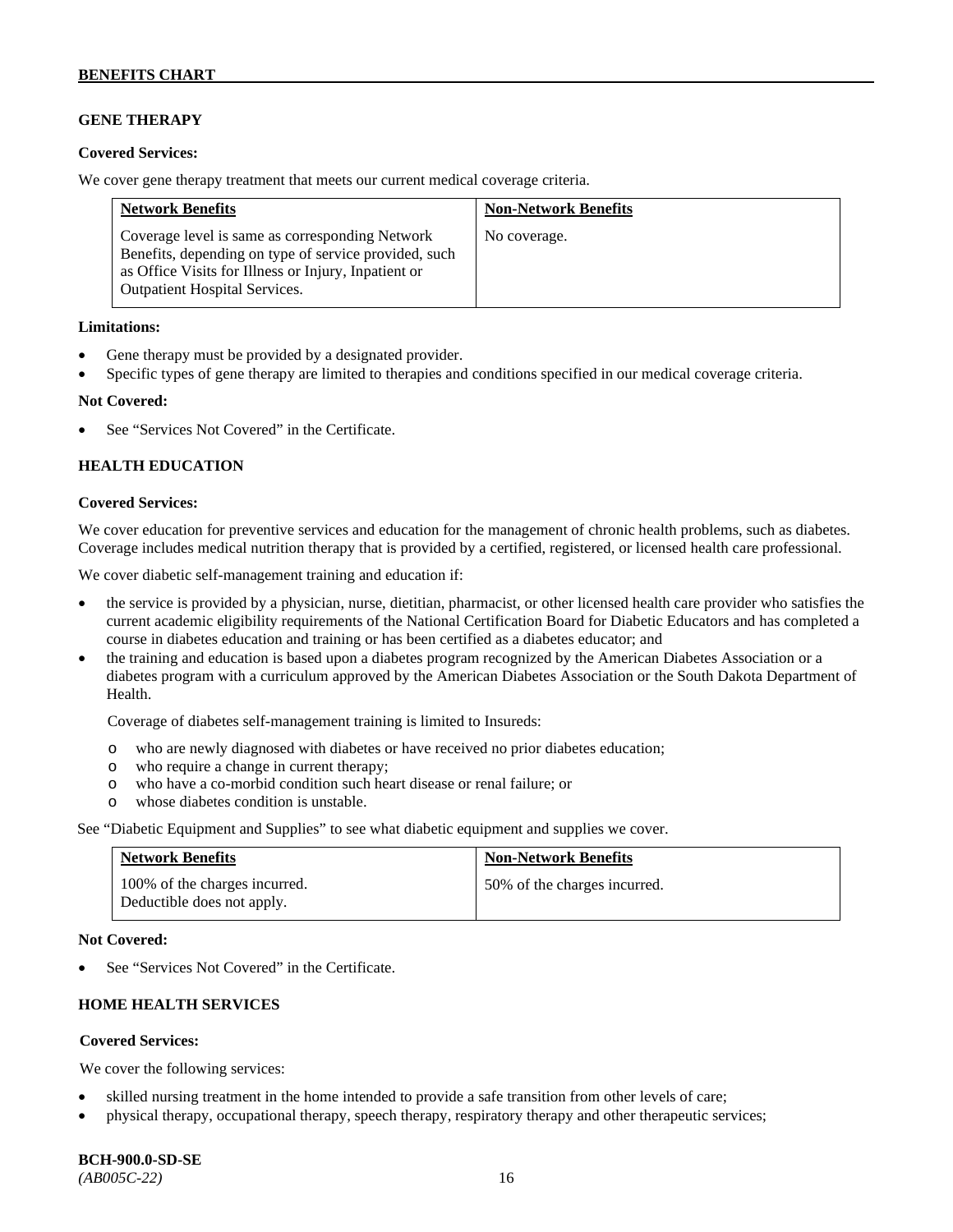- non-routine prenatal and postnatal services;
- routine postnatal well child visits, as described in the Coverage Criteria;
- phototherapy services for newborns. For phototherapy services for newborns and high risk prenatal services, supplies and equipment are included;
- home health aide services and other eligible home health services when provided in your home, if you are homebound (i.e., unable to leave home without considerable effort due to a medical condition. Lack of transportation does not constitute homebound status);
- total parenteral nutrition/intravenous ("TPN/IV") therapy, equipment, supplies and drugs in connection with IV therapy. IV line care kits are covered under Durable Medical Equipment. You do not need to be homebound to receive total parenteral nutrition/intravenous ("TPN/IV") therapy;
- palliative care benefits. Palliative care includes symptom management, education and establishing goals of care. We waive the requirement that you be homebound for a limited number of home visits for palliative care (as shown in this Benefits Chart), if you have a life-threatening, non-curable condition which has a prognosis of survival of two years or less. Additional palliative care visits are eligible under the home health services benefit if you are homebound and meet all other requirements defined in this section.

Home health services are eligible and covered only when they are:

- medically necessary; and
- provided as rehabilitative care, terminal care or maternity care; and
- ordered by a physician, and included in the written home care plan.

# **Physical therapy, occupational therapy, speech therapy, respiratory therapy, home health aide services and palliative care**

| <b>Network Benefits</b>      | <b>Non-Network Benefits</b>  |
|------------------------------|------------------------------|
| 70% of the charges incurred. | 50% of the charges incurred. |

### **TPN/IV therapy, skilled nursing services, non-routine prenatal/postnatal services and phototherapy**

| <b>Network Benefits</b>        | <b>Non-Network Benefits</b>  |
|--------------------------------|------------------------------|
| 1 70% of the charges incurred. | 50% of the charges incurred. |

Each 24-hour visit (or shifts of up to 24-hour visits) equals one visit and counts toward the Maximum visits for all other services shown below. Any visit that lasts less than 24 hours, regardless of the length of the visit, will count as one visit toward the Maximum visits for all other services shown below. All visits must be medically necessary and benefit eligible.

#### **Routine postnatal well child visit**

| <b>Network Benefits</b>                                     | <b>Non-Network Benefits</b>  |
|-------------------------------------------------------------|------------------------------|
| 100% of the charges incurred.<br>Deductible does not apply. | 50% of the charges incurred. |

#### **Maximum visits for palliative care**

If you are eligible to receive palliative care in the home and you are not homebound, there is a maximum of 12 visits per calendar year.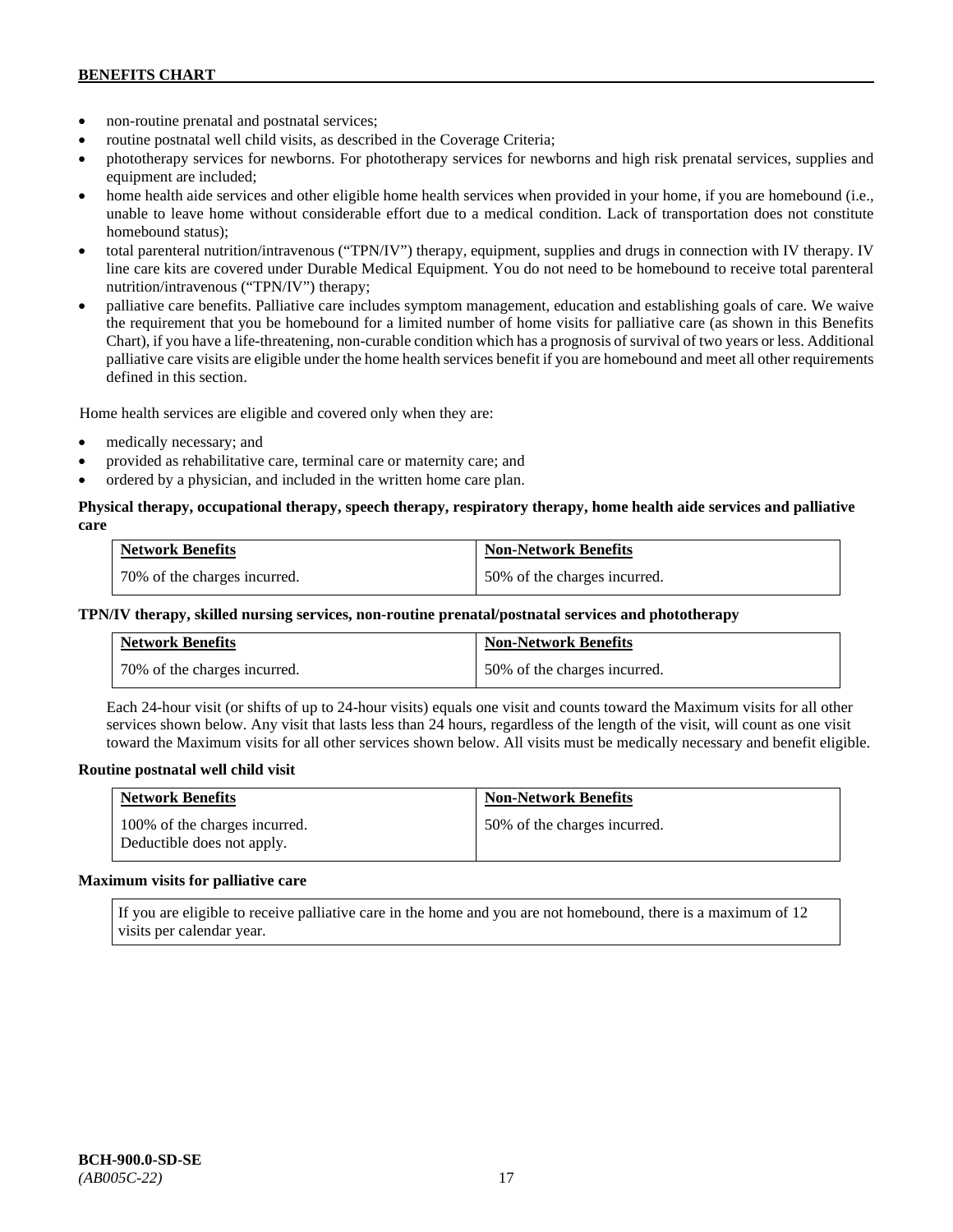# **Maximum visits for all other services**

| <b>Network Benefits</b>       | <b>Non-Network Benefits</b> |
|-------------------------------|-----------------------------|
| 120 visits per calendar year. | 60 visits per calendar year |

Each visit provided under the Network Benefits and Non-Network Benefits counts toward the maximums shown under both Maximum visits sections. The routine postnatal well child visit does not count toward the visit limit.

# **Limitations:**

- Home health services are not provided as a substitute for a primary caregiver in the home or as relief (respite) for a primary caregiver in the home. We will not reimburse family members or residents in your home for the above services.
- A service shall not be considered a skilled nursing service merely because it is performed by, or under the direct supervision of, a licensed nurse. Where a service (such as tracheotomy suctioning or ventilator monitoring) or like services, can be safely and effectively performed by a non-medical person (or self-administered), without the direct supervision of a licensed nurse, the service shall not be regarded as a skilled nursing service, whether or not a skilled nurse actually provides the service. The unavailability of a competent person to provide a non-skilled service shall not make it a skilled service when a skilled nurse provides it. Only the skilled nursing component of so-called "blended" services (i.e. services which include skilled and non-skilled components) are covered under this Benefits Chart.

# **Not Covered:**

- Financial or legal counseling services.
- Housekeeping or meal services in your home.
- Services provided by a family member or enrollee, or a resident in the enrollee's home.
- Vocational rehabilitation and recreational or educational therapy. Recreation therapy is therapy provided solely for the purpose of recreation, including, but not limited to: (a) requests for physical therapy or occupational therapy to improve athletic ability, and (b) braces or guards to prevent sports injuries.
- See "Services Not Covered" in the Certificate.

# **HOSPICE SERVICES**

# **Applicable Definitions:**

**Part-time.** This is up to two hours of service per day, more than two hours is considered continuous care.

**Continuous Care.** This is from two to twelve hours of service per day provided by a registered nurse, licensed practical nurse, or home health aide, during a period of crisis in order to maintain a terminally ill patient at home.

**Appropriate Facility.** This is a nursing home, hospice residence, or other inpatient facility.

**Custodial Care Related to Hospice Services.** This means providing assistance in the activities of daily living and the care needed by a terminally ill patient which can be provided by primary caregiver (i.e., family member or friend) who is responsible for the patient's home care.

# **Covered Services:**

**Hospice Program.** We cover the services described below if you are terminally ill and accepted as a hospice program participant. You must meet the eligibility requirements of the program, and elect to receive services through the hospice program. If you elect to receive hospice services, you do so in lieu of curative treatment for your terminal illness for the period you are enrolled in the hospice program.

**Eligibility:** In order to be eligible to be enrolled in the hospice program, you must: (1) be a terminally ill patient (prognosis of six months or less); (2) have chosen a palliative treatment focus (i.e., emphasizing comfort and supportive services rather than treatment attempting to cure the disease or condition); and (3) continue to meet the terminally ill prognosis as reviewed by our medical director or his or her designee over the course of care. You may withdraw from the hospice program at any time.

**Eligible Services:** Hospice services include the following services provided in accordance with an approved hospice treatment plan.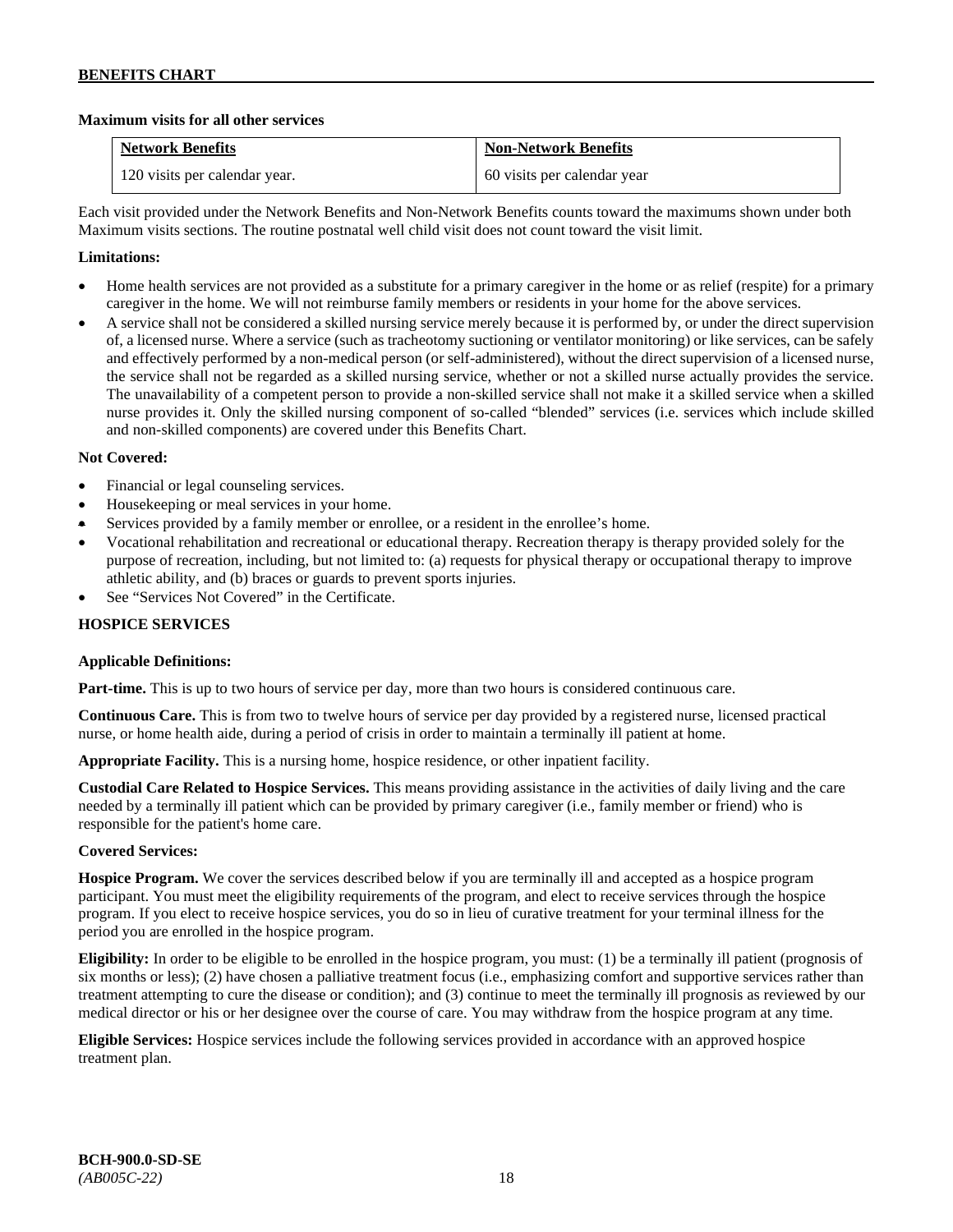- Inpatient Services: We cover inpatient services in a hospital facility.
- Home Health Services:
	- o Part-time care provided in your home by an interdisciplinary hospice team (which may include a physician, nurse, social worker, and spiritual counselor) and medically necessary home health services are covered.
	- o One or more periods of continuous care in your home or in a setting which provides day care for pain or symptom management, when medically necessary, will be covered.
- Other Services:
	- o Respite care is covered for care in your home or in an appropriate facility, to give your primary caregivers (i.e., family members or friends) rest and/or relief when necessary in order to maintain a terminally ill patient at home*.*
	- o Medically necessary medications for pain and symptom management.
	- o Semi-electric hospital beds and other durable medical equipment are covered.
	- o Emergency and non-emergency care is covered.

| <b>Network Benefits</b>      | <b>Non-Network Benefits</b>  |
|------------------------------|------------------------------|
| 70% of the charges incurred. | 50% of the charges incurred. |

Respite care is limited to five episodes, up to five days per episode. Inpatient hospice services are limited to 15 days per lifetime.

# **Not Covered:**

- Financial or legal counseling services.
- Housekeeping or meal services in your home.
- Custodial or maintenance care related to hospice services, whether provided in the home or in a nursing home.
- Any service not specifically described as covered services under this hospice services benefits.
- Any services provided by members of your family or residents in your home.
- See "Services Not Covered" in the Certificate.

# **HOSPITAL AND SKILLED NURSING FACILITY SERVICES**

# **Covered Services:**

We cover services as described below.

# **Medical or surgical hospital services**

**Inpatient hospital services:** We cover the following medical or surgical services, for the treatment of acute illness or injury, which require the level of care only provided in an acute care facility. These services must be authorized by a physician.

Inpatient hospital services include: room and board; the use of operating or maternity delivery rooms; intensive care facilities; newborn nursery facilities; general nursing care, anesthesia, laboratory and diagnostic imaging services, reconstructive surgery, radiation therapy, physical therapy, prescription drugs or other medications administered during treatment, blood and blood products (unless replaced), and blood derivatives, and other diagnostic or treatment related hospital services; physician and other professional medical and surgical services provided while in the hospital, including gender confirmation surgery that meets medical coverage criteria.

Services for items for personal convenience, such as television rental, are not covered.

We cover, following a vaginal delivery, a minimum of 48 hours of inpatient care for the mother and newborn child. We cover, following a caesarean section delivery, a minimum of 96 hours of inpatient care for the mother and newborn child. If the duration of inpatient care is less than these minimums, we also cover a minimum of one home visit by a registered nurse for post-delivery care, within 4 days of discharge of the mother and newborn child. Services provided by the registered nurse include, but are not limited to, parent education, assistance and training in breast and bottle feeding, and conducting any necessary and appropriate clinical tests. We shall not provide any compensation or other non-medical remuneration to encourage a mother and newborn to leave inpatient care before the duration minimums specified.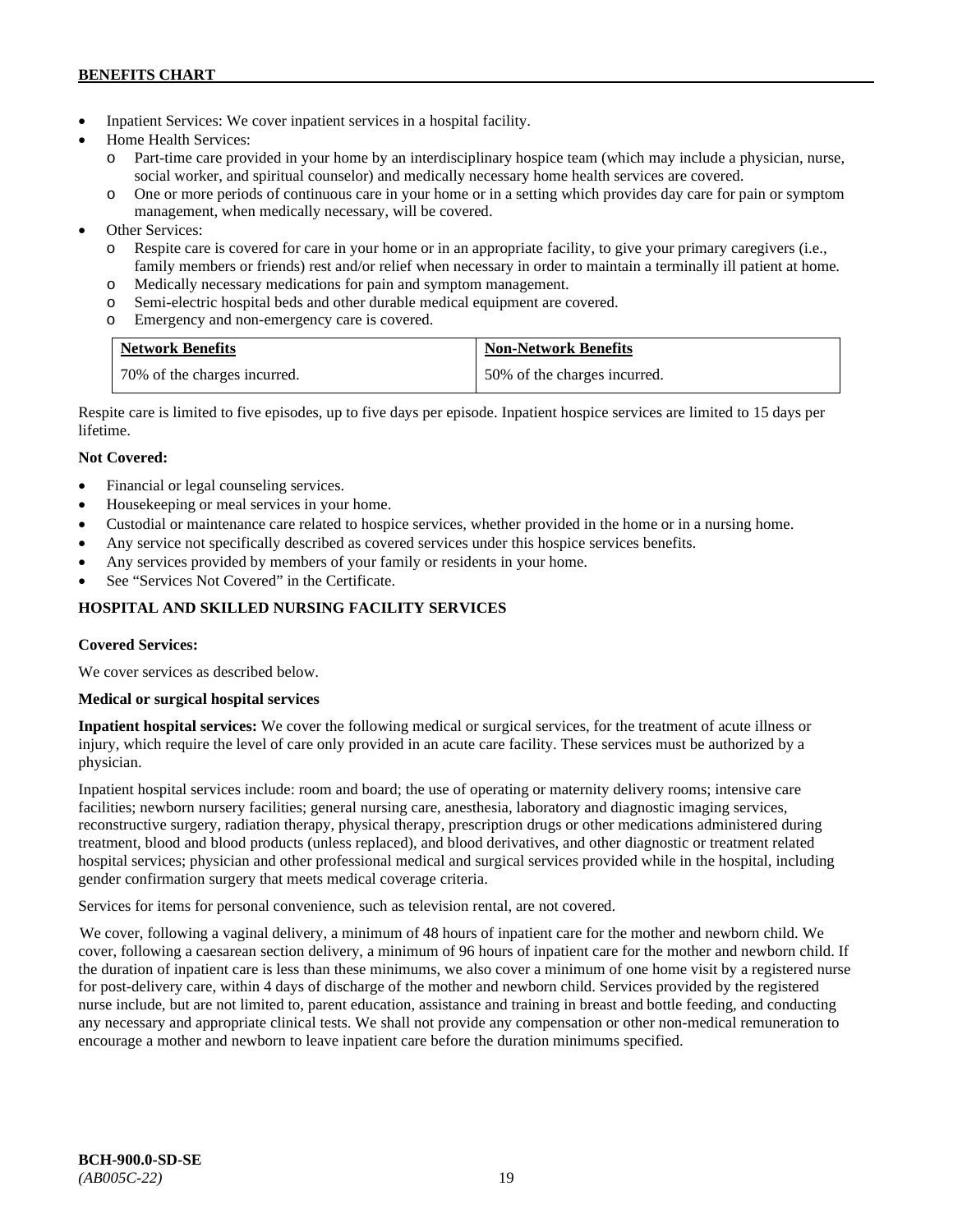Group health plans and health insurance issuers generally may not, under Federal law, restrict benefits for any hospital length of stay in connection with childbirth for the mother of newborn child to less than 48 hours following a vaginal delivery, or less than 96 hours following a caesarean section. However, Federal law generally does not prohibit the mother's or newborn's attending provider, after consulting with the mother, from discharging the mother or her newborn earlier than 48 hours (or 96 hours as applicable). In any case plans and issuers may not, under Federal law, require that a provider obtain authorization from the plan or the insurance issuer for prescribing a length of stay not in excess of 48 hours (or 96 hours).

| <b>Network Benefits</b>      | <b>Non-Network Benefits</b>  |
|------------------------------|------------------------------|
| 70% of the charges incurred. | 50% of the charges incurred. |

Each insured's admission or confinement, including that of a newborn child, is separate and distinct from the admission or confinement of any other insured.

### **Outpatient hospital, ambulatory care or surgical facility services:**

We cover the following medical and surgical services, for diagnosis or treatment of illness or injury on an outpatient basis. These services must be authorized by a physician.

Outpatient services include: use of operating rooms, maternity delivery rooms or other outpatient departments, rooms or facilities; and the following outpatient services: general nursing care, anesthesia, laboratory and diagnostic imaging services, reconstructive surgery, radiation therapy, physical therapy, drugs administered during treatment, blood and blood products (unless replaced), and blood derivatives, and other diagnostic or treatment related outpatient services; physician and other professional medical and surgical services provided while an outpatient, including gender confirmation surgery that meets medical coverage criteria.

Prior authorization by our medical director is required for new, experimental or reconstructive technologies or procedures. Requests must be submitted prior to performing the technology or procedure.

To see the benefit level for diagnostic imaging services, laboratory services and physical therapy, see benefits under Diagnostic Imaging Services, Laboratory Services and Physical Therapy in this Benefits Chart.

| <b>Network Benefits</b>      | <b>Non-Network Benefits</b>  |
|------------------------------|------------------------------|
| 70% of the charges incurred. | 50% of the charges incurred. |

**Skilled nursing facility care:** We cover room and board, daily skilled nursing and related ancillary services for post-acute treatment and rehabilitative care of illness or injury that meets medical coverage criteria.

| <b>Network Benefits</b>                        | <b>Non-Network Benefits</b>                    |
|------------------------------------------------|------------------------------------------------|
| 70% of the charges incurred.                   | 50% of the charges incurred.                   |
| Limited to a 90 day maximum per calendar year. | Limited to a 90 day maximum per calendar year. |

Each day of services provided under the Network Benefits and Non-Network Benefits, combined, applies toward the maximums shown above.

#### **Not Covered:**

- Services for items for personal convenience, such as television rental, are not covered.
- See "Services Not Covered" in the Certificate.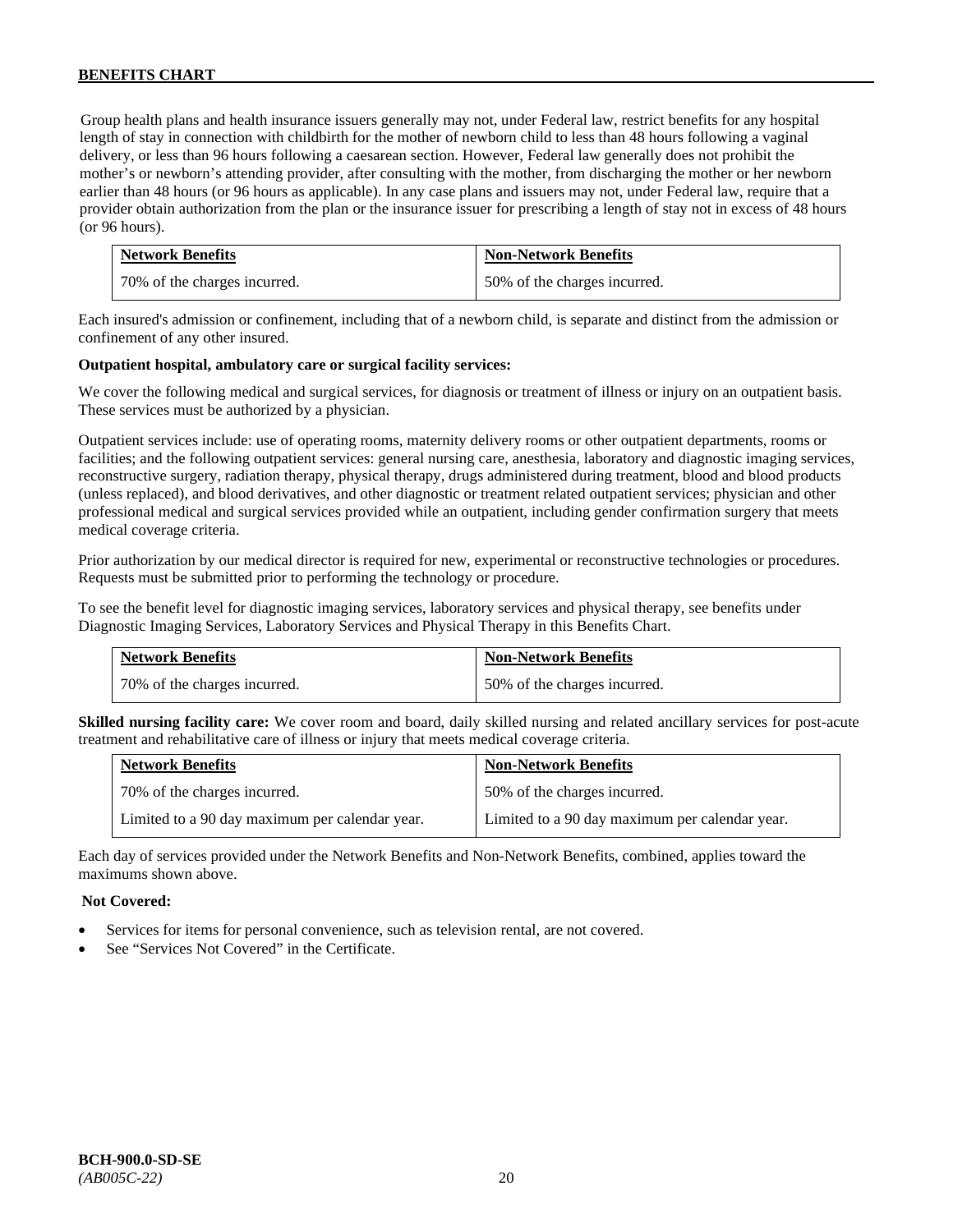# **INFERTILITY DIAGNOSIS**

### **Covered Services:**

We cover the diagnosis of infertility. These services include diagnostic procedures and tests provided in connection with an infertility evaluation, office visits and consultations to diagnose infertility.

| <b>Network Benefits</b>      | <b>Non-Network Benefits</b>  |
|------------------------------|------------------------------|
| 70% of the charges incurred. | 50% of the charges incurred. |

Coverage is limited to office visits and consultations to diagnose infertility. Treatment is not covered.

# **Not Covered:**

- Infertility/fertility treatment, including but not limited to, office visits, laboratory services, diagnostic imaging services and fertility drugs; reversal of sterilization; and sperm, ova or embryo acquisition, retrieval or storage; however, we cover office visits and consultations to diagnose infertility.
- Services related to the establishment of surrogate pregnancy and fees for a surrogate. However, pregnancy and maternity services are covered for an insured under this Benefits Chart, including a surrogate pregnancy.
- See "Services Not Covered" in the Certificate.

# **LABORATORY SERVICES**

#### **Covered Services:**

We cover laboratory tests when ordered by a provider and provided in a clinic or outpatient hospital facility.

We cover services provided in a clinic or outpatient hospital facility. To see the benefit level for inpatient hospital or skilled nursing facility services, see benefits under Inpatient Hospital and Skilled Nursing Facility Services.

### **Prostate-specific antigen (PSA) testing**

| <b>Network Benefits</b>      | <b>Non-Network Benefits</b>  |
|------------------------------|------------------------------|
| 70% of the charges incurred. | 50% of the charges incurred. |

#### **All other laboratory services**

#### **Services for illness or injury**

| Network Benefits             | Non-Network Benefits         |
|------------------------------|------------------------------|
| 70% of the charges incurred. | 50% of the charges incurred. |

### **Preventive Services**

Laboratory services associated with preventive services are covered at the benefit level shown in the "Preventive Services" section of this Benefits Chart.

#### **Not Covered:**

See "Services Not Covered" in the Certificate.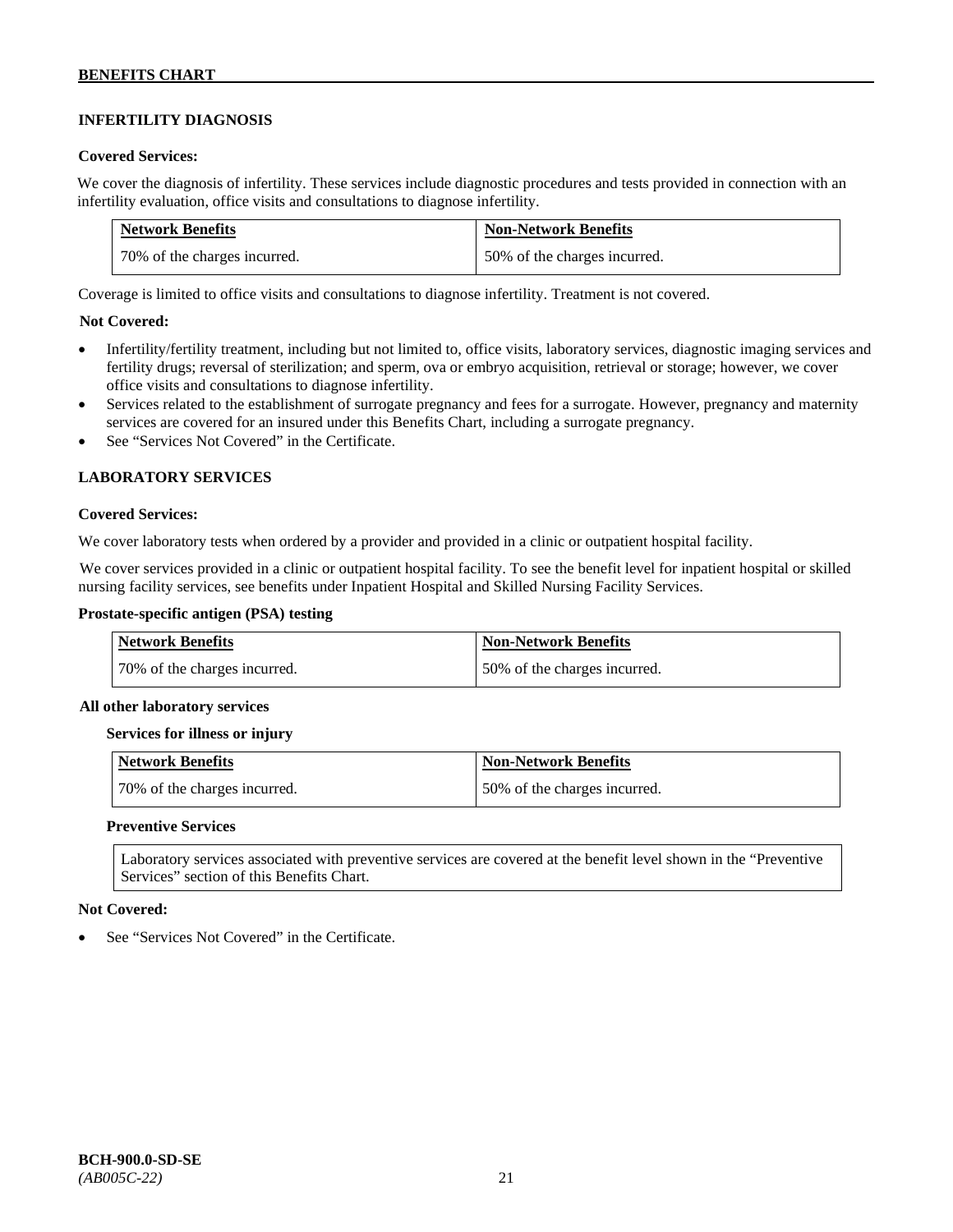# **MASTECTOMY RECONSTRUCTION BENEFIT**

#### **Covered Services:**

We cover reconstruction of the breast on which the mastectomy has been performed; surgery and reconstruction of the other breast to produce symmetrical appearance, and prostheses and physical complications of all stages of mastectomy, including lymphedemas.

| <b>Network Benefits</b>                              | <b>Non-Network Benefits</b>                           |
|------------------------------------------------------|-------------------------------------------------------|
| Coverage level is same as corresponding Network      | Coverage level is same as corresponding Non-Network   |
| Benefits, depending on type of service provided such | Benefits, depending on type of service provided, such |
| as Office Visits for Illness or Injury, Inpatient or | as Office Visits for Illness or Injury, Inpatient or  |
| <b>Outpatient Hospital Services.</b>                 | Outpatient Hospital Services.                         |

#### **Not Covered:**

See "Services Not Covered" in the Certificate.

# **MEDICATION THERAPY DISEASE MANAGEMENT PROGRAM**

### **Covered Services:**

If you meet our criteria for coverage, you may qualify for our Medication Therapy Disease Management Program.

The program covers consultations with a designated network pharmacist.

Covered services are based on established medical policies, which are subject to periodic review and modification by the medical directors. These medical policies (medical coverage criteria) are available online at [healthpartners.com](http://www.healthpartners.com/) or by calling Member Services.

| <b>Network Benefits</b>                                     | <b>Non-Network Benefits</b> |
|-------------------------------------------------------------|-----------------------------|
| 100% of the charges incurred.<br>Deductible does not apply. | No coverage.                |

#### **Not Covered:**

See "Services Not Covered" in the Certificate.

# **OFFICE VISITS FOR ILLNESS OR INJURY**

#### **Covered Services:**

We cover the following when medically necessary: professional medical and surgical services and related supplies, including biofeedback, of physicians and other health care providers; blood and blood products (unless replaced) and blood derivatives.

We cover diagnosis and treatment of illness or injury to the eyes. Where contact or eyeglass lenses are prescribed as medically necessary for the post-operative treatment of cataracts or for the treatment of aphakia, acute or chronic corneal pathology, or keratoconus, we cover the initial evaluation, lenses and fitting. Insureds must pay for lens replacement beyond the initial pair.

We cover medically necessary professional services by a licensed physician or audiologist appropriate for the treatment of hearing impairment to a person under the age of 19. Hearing aids are not covered.

Services received via video, e-visit or telephone are covered under the "Telehealth/Telemedicine Services" section.

#### **Office visits**

| <b>Network Benefits</b>      | <b>Non-Network Benefits</b>  |
|------------------------------|------------------------------|
| 70% of the charges incurred. | 50% of the charges incurred. |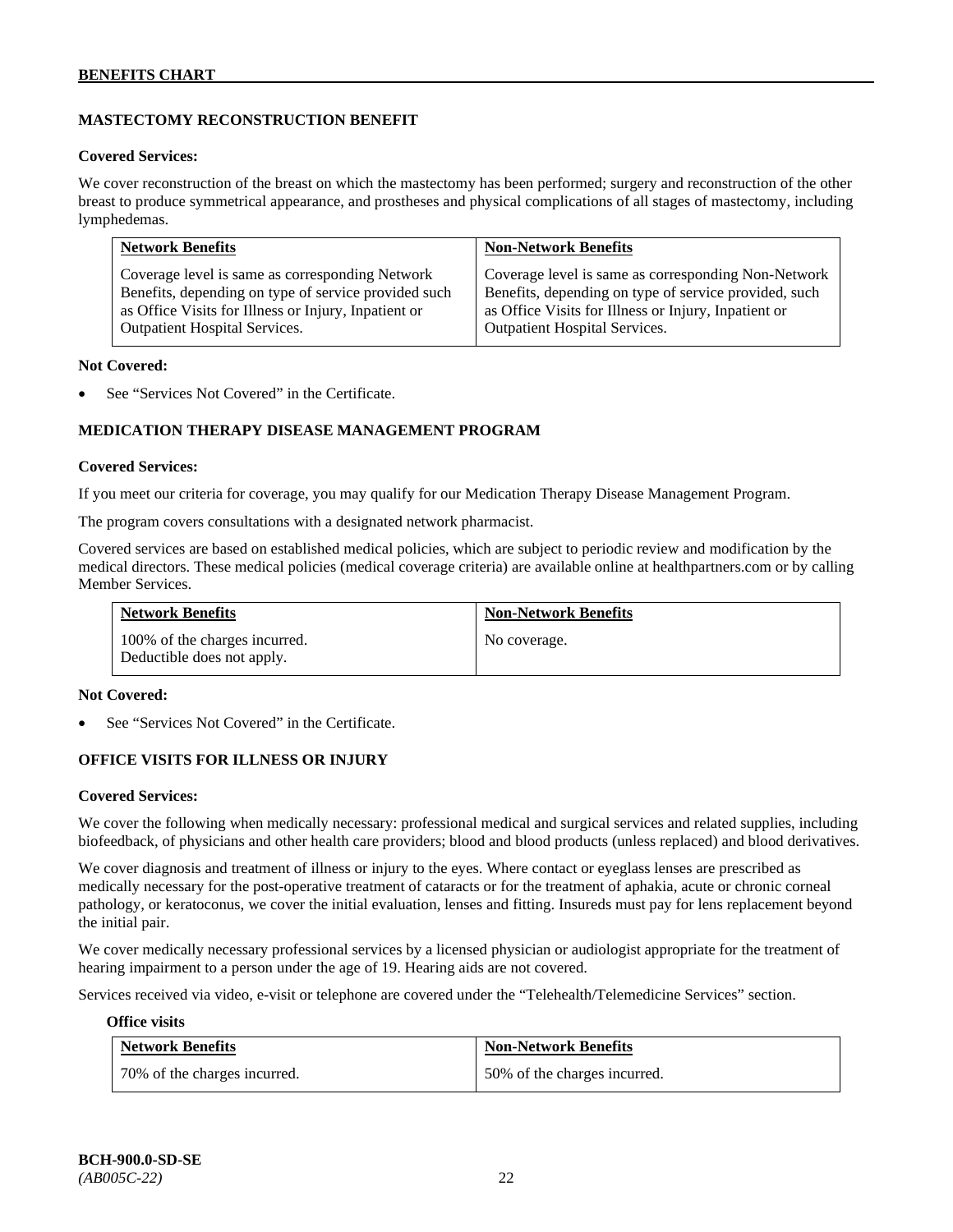# **Convenience clinics**

| <b>Network Benefits</b>      | <b>Non-Network Benefits</b>  |
|------------------------------|------------------------------|
| 70% of the charges incurred. | 50% of the charges incurred. |

# **First three visits**

The first three mental health and substance use disorder visits, urgent care visits, office visits, convenience clinic visits, telephone visits and E-visits (other than Virtuwell) combined in a calendar year are covered at 100%, not subject to the deductible. Then services will be covered at the coinsurance and deductible indicated for mental health and substance use disorder visits, urgent care visits, office visits, convenience clinic visits, telephone visits and E-visits (other than Virtuwell). Physician services are included; however, charges for day treatment services, group visits, office procedures, laboratory, radiology and other ancillary services are not included and will be subject to the deductible and coinsurance.

# **Injections administered in a physician's office, other than immunizations:**

### **Allergy Injections**

| <b>Network Benefits</b>        | <b>Non-Network Benefits</b>  |
|--------------------------------|------------------------------|
| 1 70% of the charges incurred. | 50% of the charges incurred. |

# **All other injections**

| <b>Network Benefits</b>        | <b>Non-Network Benefits</b>  |
|--------------------------------|------------------------------|
| 1 70% of the charges incurred. | 50% of the charges incurred. |

# **Not Covered:**

- Court ordered treatment.
- See "Services Not Covered" in the Certificate.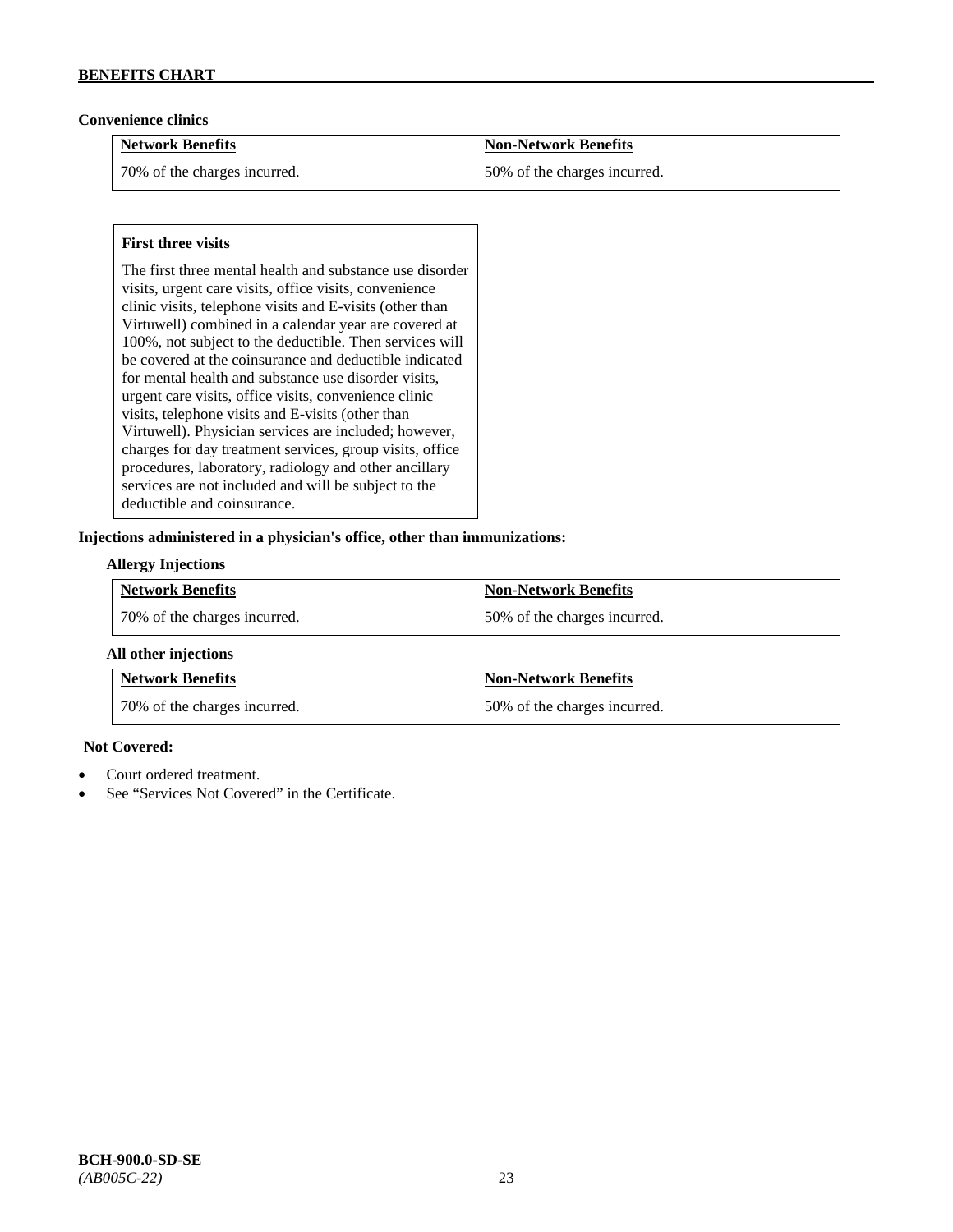# **PEDIATRIC EYEWEAR**

### **Covered Services:**

- We cover pediatric eyewear for children.
- Routine eye exams are covered under the "Preventive Services" section.

| <b>Network Benefits</b>      | <b>Non-Network Benefits</b> |
|------------------------------|-----------------------------|
| 70% of the charges incurred. | No coverage.                |

### **Limitations:**

- Coverage under this provision will continue until the end of the month in which the child turns age 19.
- Limited to one of the following per calendar year:
	- o one pair of eyeglasses including one set of prescription lenses, frames from our designated eyewear collection, and anti-scratch coating; or
	- o one pair of non-disposable contact lenses; or
	- o a one-year supply of disposable contact lenses.
- Contact lens fittings are limited to two per calendaryear.

### **Not Covered:**

- Frames that are not included in our designated eyewear collection. However, one pair of lenses will be covered if an insured chooses frames outside our designated eyewear collection.
- More than one pair of lenses or frames or non-disposable contacts per calendar year, regardless of the reason. This includes replacement of eyeglasses or contact lenses due to loss, breakage, theft, or change in prescription.
- Safety glasses or goggles for sports or vocational reasons.
- Upgrades including, but not limited to, UV protection and no-line multifocal lenses.
- See "Services Not Covered" in the Certificate.

# **PHYSICAL THERAPY, OCCUPATIONAL THERAPY AND SPEECH THERAPY**

# **Covered Services:**

We cover the following physical therapy, occupational therapy and speech therapy services:

- Medically necessary rehabilitative care to correct the effects of illness or injury.
- Habilitative care rendered for congenital, developmental or medical conditions which have significantly limited the successful initiation of normal speech and normal motor development.

Massage therapy which is performed in conjunction with other treatment/modalities by a physical or occupational therapist, is part of a prescribed treatment plan and is not billed separately is covered.

We cover services provided in a clinic. We also cover physical therapy provided in an outpatient hospital facility. To see the benefit level for inpatient hospital or skilled nursing facility services, see benefits under Inpatient Hospital and Skilled Nursing Facility Services.

#### **Rehabilitative care**

| <b>Network Benefits</b>      | <b>Non-Network Benefits</b>  |
|------------------------------|------------------------------|
| 70% of the charges incurred. | 50% of the charges incurred. |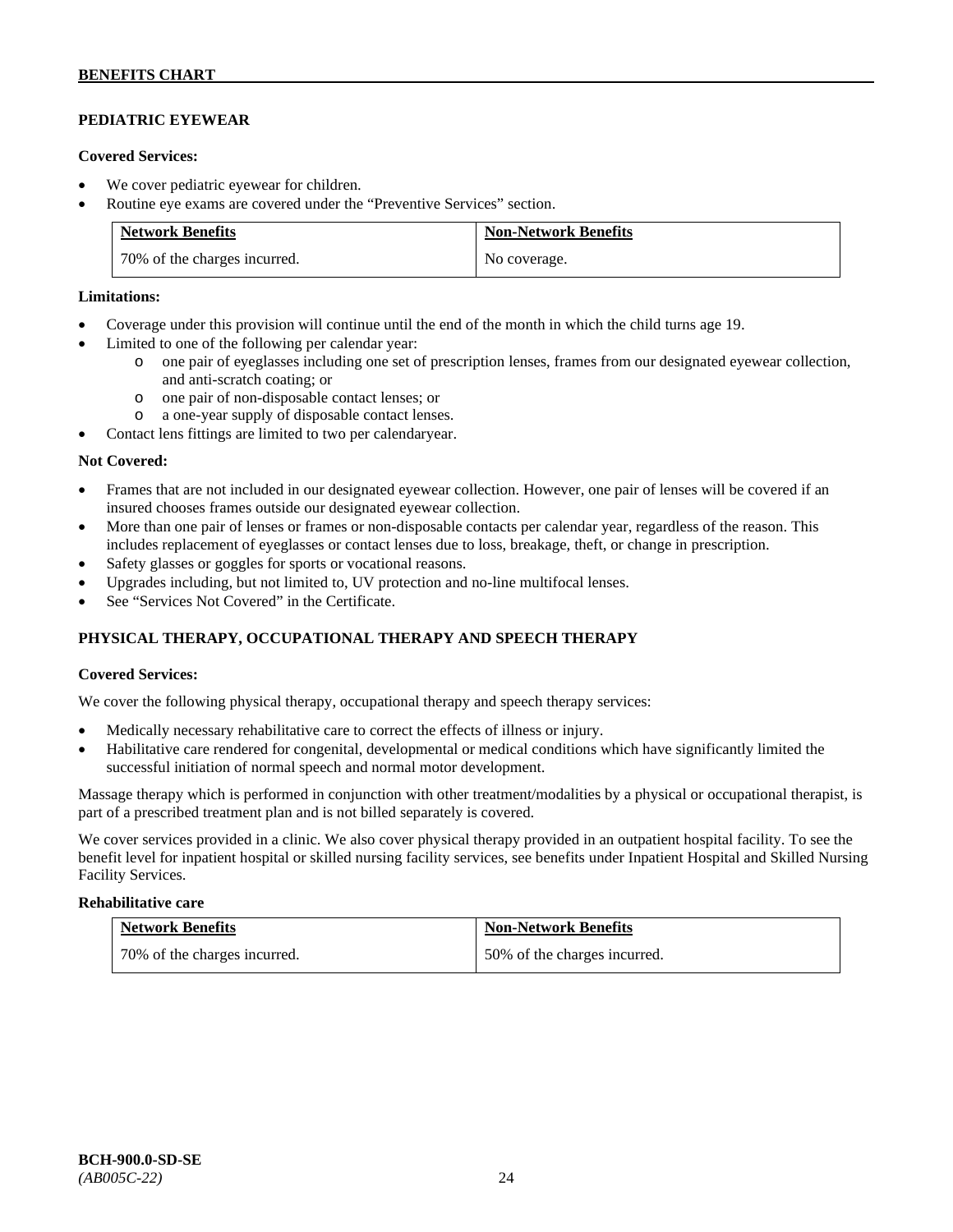# **Habilitative care**

| <b>Network Benefits</b>      | Non-Network Benefits         |
|------------------------------|------------------------------|
| 70% of the charges incurred. | 50% of the charges incurred. |

### **Not Covered:**

- Massage therapy for the purpose of comfort or convenience of the Insured.
- See "Services Not Covered" in the Certificate.

# **PRE-DIABETES DISEASE MANAGEMENT PROGRAM**

### **Covered Services:**

If you meet our criteria for coverage, you may qualify for the Pre-diabetes Disease Management Program through Omada Health.

The program covers group health coaching which focuses on weight loss, exercise, behavior modification and health education at select locations determined by the plan.

| <b>Network Benefits</b>                                     | <b>Non-Network Benefits</b> |
|-------------------------------------------------------------|-----------------------------|
| 100% of the charges incurred.<br>Deductible does not apply. | Not applicable.             |

### **Not Covered:**

See "Services Not Covered" in the Certificate.

### **PRESCRIPTION DRUG SERVICES**

#### **Covered Services:**

We cover prescription drugs and medications, which can be self-administered or are administered in a physician's office. We will not exclude coverage of off-label use of drugs to treat cancer or life threatening conditions on the grounds that the drug has not been approved by the FDA for that indication if that drug is recognized for the treatment of such indication in one of the standard reference compendia and when an appropriate level of evidence or medical necessity is met.

#### **For Network Benefits, drugs and medications must be obtained at a Network Pharmacy.**

### **If a copayment is required, you must pay one copayment for each 31-day supply, or portion thereof, unless otherwise indicated below.**

#### **Outpatient drugs (except as specified below)**

| <b>Network Benefits</b>                                                                                                                    | <b>Non-Network Benefits</b>  |
|--------------------------------------------------------------------------------------------------------------------------------------------|------------------------------|
| 100% of the charges incurred, subject to your<br>copayment of \$30 for generic formulary drugs and \$60<br>for brand name formulary drugs. | 50% of the charges incurred. |
| In no event will your cost for a formulary insulin drug<br>exceed \$25.                                                                    |                              |
| Non-formulary drugs are covered at 100% of the<br>charges incurred, subject to your copayment of \$125.                                    |                              |
| Deductible does not apply.                                                                                                                 |                              |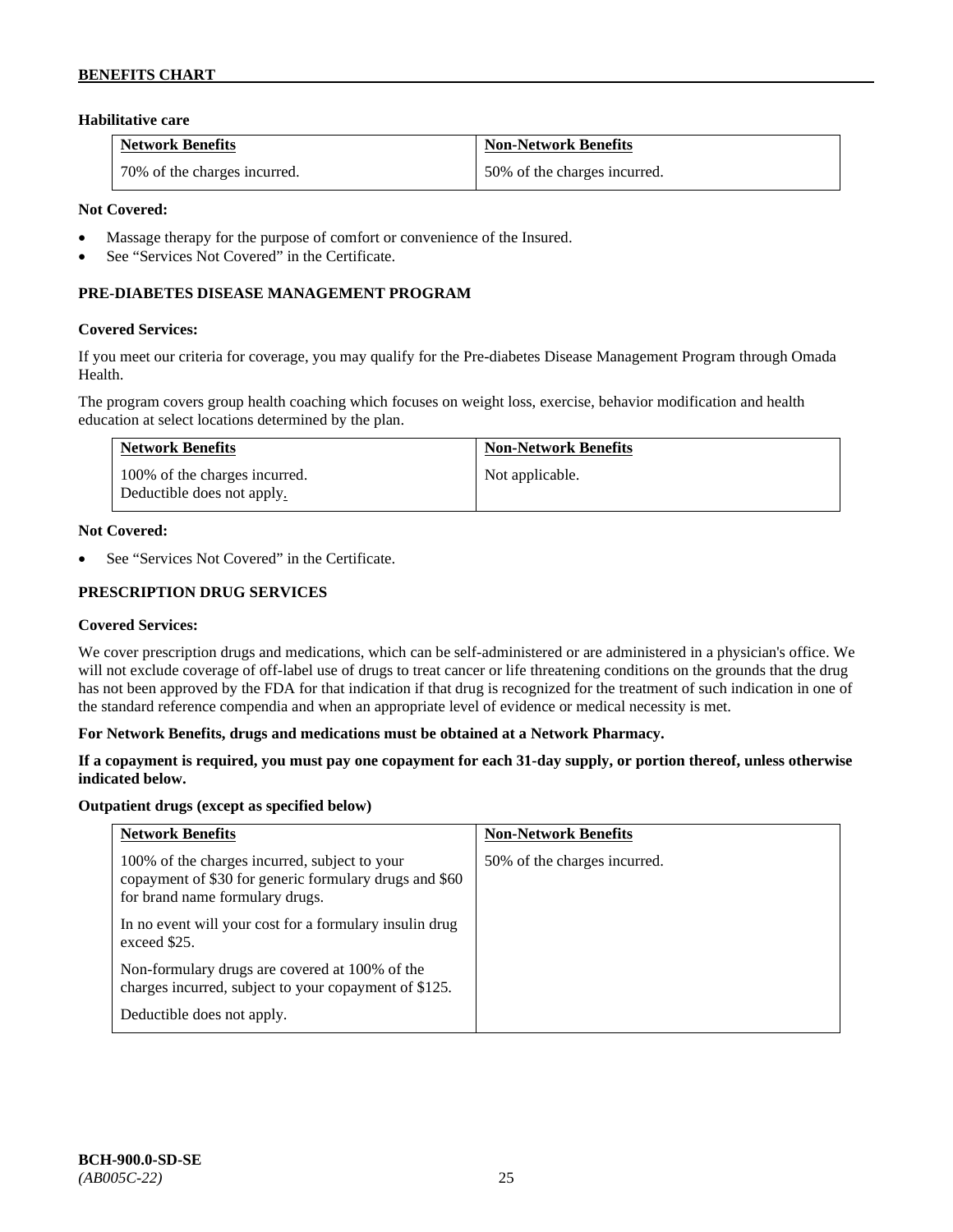# **Mail order drugs**

| <b>Network Benefits</b>                                                                                                                                                                                                                               | <b>Non-Network Benefits</b>                                                                                                |
|-------------------------------------------------------------------------------------------------------------------------------------------------------------------------------------------------------------------------------------------------------|----------------------------------------------------------------------------------------------------------------------------|
| For your convenience, you may also get up to a 93-day<br>supply of outpatient prescription drugs that can be self-<br>administered through the designated mail order service.<br>Specialty drugs are not available through the mail order<br>service. | See Network mail order drugs benefit.<br>Mail order drugs are only available through the<br>designated mail order service. |

### **Specialty drugs that are self-administered**

| <b>Network Benefits</b>                                                                                                                                                                                                                         | <b>Non-Network Benefits</b> |
|-------------------------------------------------------------------------------------------------------------------------------------------------------------------------------------------------------------------------------------------------|-----------------------------|
| 80% of the charges incurred, up to a maximum<br>copayment of \$500.<br>Deductible does not apply.<br>For Network Benefits, specialty drugs are limited to<br>drugs on the specialty drug list and must be obtained<br>from a designated vendor. | No coverage.                |

### **Drugs for treatment of growth deficiency**

| <b>Network Benefits</b>                                                                                                                            | <b>Non-Network Benefits</b>  |
|----------------------------------------------------------------------------------------------------------------------------------------------------|------------------------------|
| 70% of the charges incurred.<br>Deductible does not apply.                                                                                         | 50% of the charges incurred. |
| For Network Benefits, growth deficiency drugs are<br>limited to drugs on the specialty drug list and must be<br>obtained from a designated vendor. |                              |

## **Tobacco cessation drugs are covered for all FDA-approved tobacco cessation drugs**

| <b>Network Benefits</b>                                     | <b>Non-Network Benefits</b>  |
|-------------------------------------------------------------|------------------------------|
| 100% of the charges incurred.<br>Deductible does not apply. | 50% of the charges incurred. |

### **Contraceptive drugs**

| <b>Network Benefits</b>                                                                                                                                         | <b>Non-Network Benefits</b>  |
|-----------------------------------------------------------------------------------------------------------------------------------------------------------------|------------------------------|
| 100% of the charges incurred for formulary drugs.<br>Deductible does not apply.                                                                                 | 50% of the charges incurred. |
| If a physician requests that a non-formulary<br>contraceptive drug be dispensed as written, the drug<br>will be covered at 100%, not subject to the deductible. |                              |

**ACA preventive medications.** We cover preventive medications currently recommended by USPSTF with an A or B rating if they are prescribed by your medical provider and they are listed on our Commercial ACA Preventive Drug List. Preventive medications are subject to periodic review and modification. Changes would be effective in accordance with the federal rules and reflected in our current medical coverage criteria for preventive care services.

| <b>Network Benefits</b>                                     | <b>Non-Network Benefits</b>  |
|-------------------------------------------------------------|------------------------------|
| 100% of the charges incurred.<br>Deductible does not apply. | 50% of the charges incurred. |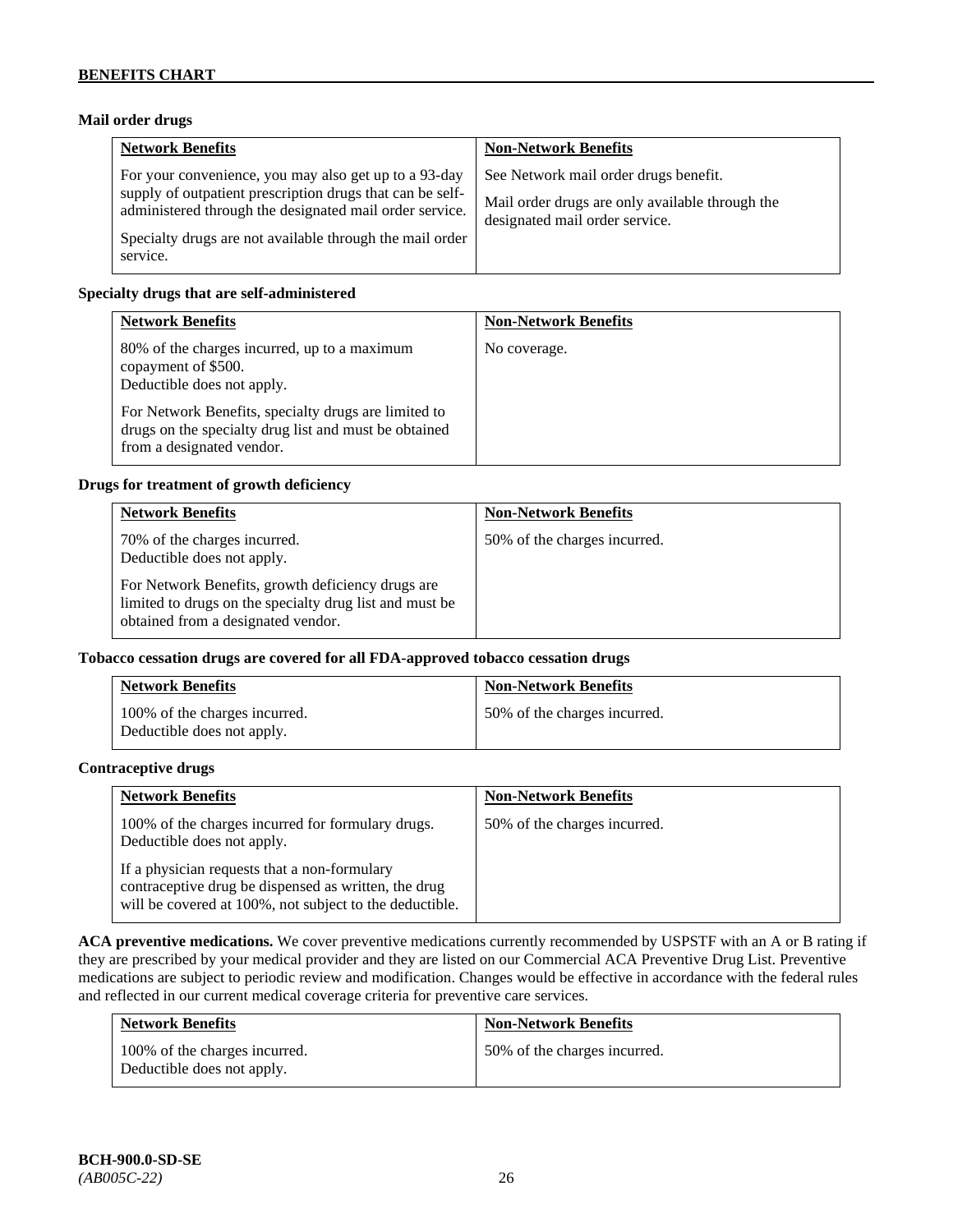# **Limitations:**

- Certain drugs may require prior authorization as indicated on the Formulary. HealthPartners may require prior authorization for the drug and also the site where the drug will be provided. Certain drugs are subject to our utilization review process and quantity limits as indicated on our Formulary.
- Certain non-formulary drugs require prior authorization. In addition, certain drugs may be subject to any quantity limits applied as part of our trial program. The trial drug program applies to new prescriptions for certain drugs which have high toxicity, low tolerance, high costs and/or high potential for waste. Trial drugs are indicated on the formulary and/or the Specialty Drug List. Your first fill of a trial drug may be limited to less than a month supply. If the drug is well tolerated and effective, you will receive the remainder of your first month supply.
- If an insured requests a brand name drug when there is a generic equivalent, the brand name drug will be covered up to the charge that would apply to the generic drug, minus any required copayment. If a physician requests that a brand name drug be dispensed as written, the drug will be paid at the non-formulary benefit.
- We may require Insureds to try over-the-counter (OTC) drug alternatives before approving more costly formulary prescription drugs.
- Unless otherwise specified in the "Prescription Drug Services" section, you may receive up to a 31-day supply per prescription.
- New prescriptions to treat certain chronic conditions are limited to a 31-day supply.
- A 93-day supply will be covered and dispensed only at pharmacies that participate in our extended day supply program.
- No more than a 31-day supply of Specialty Drugs will be covered and dispensed at a time, unless it is a manufacturer supplied drug that cannot be split that supplies the insured with more than a 31-day supply.

# **Not Covered:**

- Replacement of prescription drugs, medications, equipment and supplies due to loss, damage or theft.
- Nonprescription (over the counter) drugs or medications, including, but not limited to, vitamins, supplements, homeopathic remedies, and non-FDA approved drugs, unless listed on the Formulary and prescribed by a physician or legally authorized health care provider under applicable state and federal law. We cover off-label use of drugs to treat cancer as specified in the "Prescription Drug Services" section of this Benefits Chart. This exclusion does not include over-the-counter contraceptives for women as allowed under the Affordable Care Act when the Insured obtains a prescription for the item. In addition, if the Insured obtains a prescription, this exclusion does not include aspirin to prevent cardiovascular disease for men and women of certain ages; folic acid supplements for women who may become pregnant; fluoride chemoprevention supplements for children without fluoride in their water source; and iron supplements for children ages 6-12 months who are at risk for anemia.
- All drugs for the treatment of sexual dysfunction.
- Fertility drugs.
- Medical cannabis.
- Drugs on the Excluded Drug List. The Excluded Drug List includes select drugs within a therapy class that are not eligible for coverage. This includes drugs that may be excluded for certain indications. The Excluded Drug List is available a[t HealthPartners.com.](http://www.healthpartners.com/)
- Drugs that are newly approved by the FDA until they are reviewed and approved by HealthPartners Pharmacy and Therapeutics Committee.
- Medical devices approved by the FDA will not be covered under the "Prescription Drug Services" section unless they are on our Formulary. Covered medical devices are generally submitted and reimbursed under your medical benefits.
- See "Services Not Covered" in the Certificate.

# **PREVENTIVE SERVICES**

# **Applicable Definitions:**

**Routine Preventive Services** are routine healthcare services that include screenings, checkups and counseling to prevent illness, disease or other health problems before symptoms occur.

**Diagnostic Services** are services to help a provider understand your symptoms, diagnose illness, and decide what treatment may be needed. They may be the same services that are listed as preventive services, but they are being used as diagnostic services. Your provider will determine if these services are preventive or diagnostic. These services are not preventive if received as part of a visit to diagnose, manage, or maintain an acute or chronic medical condition, illness or injury. When that occurs, unless otherwise indicated below, standard deductibles, copayments or coinsurance apply.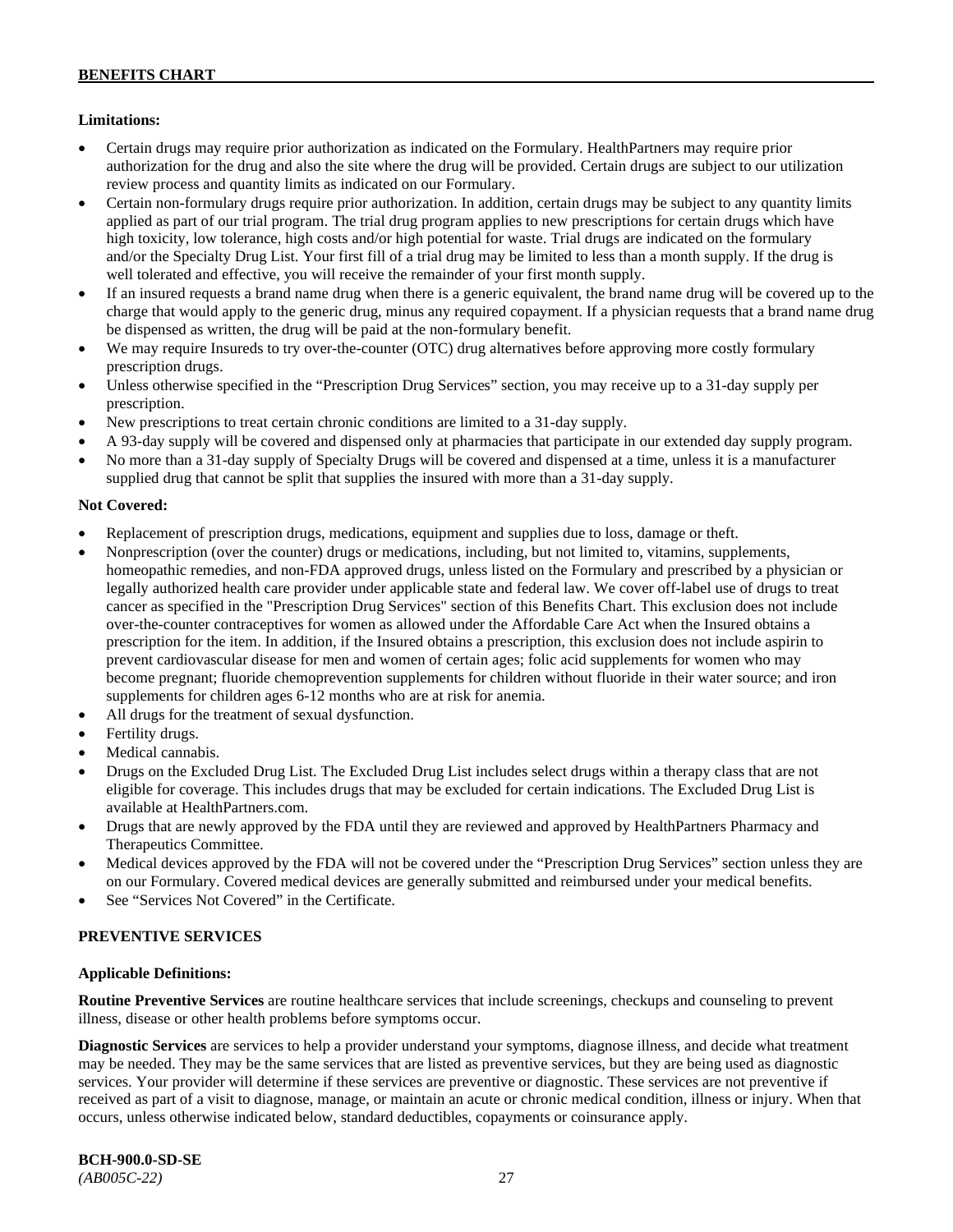# **Covered Services:**

We cover preventive services which meet any of the requirements under the Affordable Care Act (ACA) shown in the bulleted items below. These preventive services are covered at 100% under the Network Benefits with no deductible, copayments or coinsurance. If a preventive service is not required by the ACA and it is covered at a lower benefit level or if a group qualifies for an exemption or accommodation for certain benefits under the ACA, it will be specified below. Preventive benefits mandated under the ACA are subject to periodic review and modification. Changes would be effective in accordance with the federal rules. Preventive services mandated by the ACA include:

- Evidence-based items or services that have in effect a rating of A or B in the current recommendations of the United States Preventive Services Task Force with respect to the individual;
- Immunizations for routine use in children, adolescents, and adults that have in effect a recommendation from the Advisory Committee on Immunization Practices of the Centers for Disease Control and Prevention with respect to the individual;
- With respect to infants, children, and adolescents, evidence-informed preventive care and screenings provided for in comprehensive guidelines supported by the Health Resources and Services Administration; and
- With respect to women, preventive care and screenings provided for in comprehensive guidelines supported by the Health Resources and Services Administration.

Covered services are based on established medical policies, which are subject to periodic review and modification by the medical or dental directors. These medical policies (medical coverage criteria) are available by calling Member Services, or logging on to your "*my*HealthPartners" account at [HealthPartners.com.](http://www.healthpartners.com/)

#### **ACA and state mandated preventive services are covered as follows:**

**Routine health exams and periodic health assessments.** A physician or health care provider will counsel you as to how often health assessments are needed based on age, sex and health status. This includes screening and counseling for tobacco use and all FDA approved tobacco cessation medications including over-the-counter drugs (as shown in the "Prescription Drug Services" section).

| <b>Network Benefits</b>                                     | <b>Non-Network Benefits</b>  |
|-------------------------------------------------------------|------------------------------|
| 100% of the charges incurred.<br>Deductible does not apply. | 50% of the charges incurred. |

**Child health supervision services**. This includes pediatric preventive services such as newborn screenings, appropriate immunizations, developmental assessments and laboratory services appropriate to the age of the child from birth to 72 months, and appropriate immunizations to age 18.

| <b>Network Benefits</b>                                     | <b>Non-Network Benefits</b>  |
|-------------------------------------------------------------|------------------------------|
| 100% of the charges incurred.<br>Deductible does not apply. | 50% of the charges incurred. |

#### **Routine prenatal care and exams**

| <b>Network Benefits</b>                                     | <b>Non-Network Benefits</b>  |
|-------------------------------------------------------------|------------------------------|
| 100% of the charges incurred.<br>Deductible does not apply. | 50% of the charges incurred. |

**Routine postnatal care.** This includes health exams, assessments, education and counseling relating to the period immediately after childbirth.

| <b>Network Benefits</b>                                     | <b>Non-Network Benefits</b>  |
|-------------------------------------------------------------|------------------------------|
| 100% of the charges incurred.<br>Deductible does not apply. | 50% of the charges incurred. |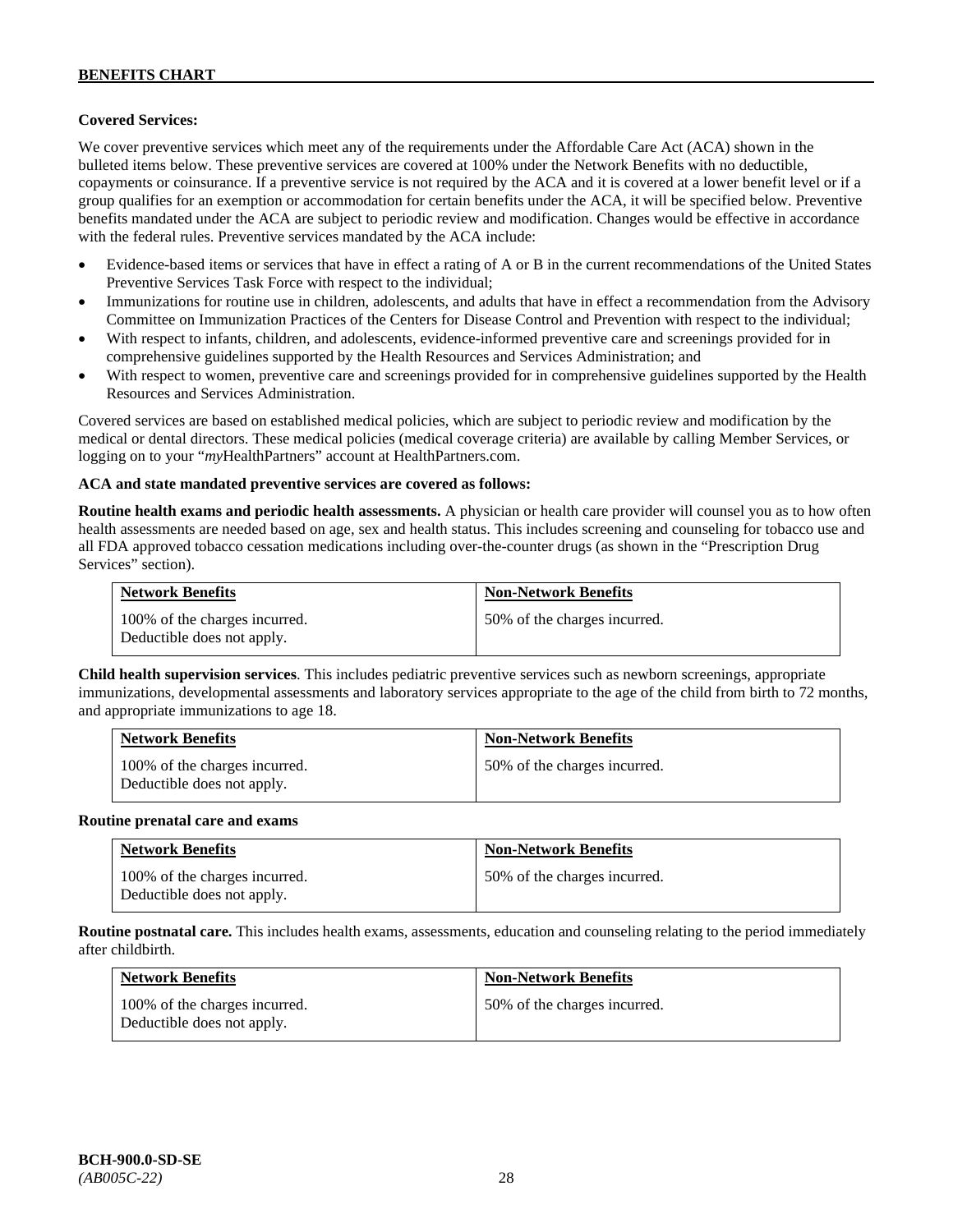**Routine screening procedures for cancer.** This includes colorectal screening or other cancer screenings recommended by the USPSTF with an A or B rating. Women's preventive health services below describe additional routine screening procedures for cancer.

| <b>Network Benefits</b>                                     | <b>Non-Network Benefits</b>  |
|-------------------------------------------------------------|------------------------------|
| 100% of the charges incurred.<br>Deductible does not apply. | 50% of the charges incurred. |

**Professional voluntary family planning services.** This includes services to prevent or delay a pregnancy, including counseling and education. Services must be provided by a licensed provider.

| <b>Network Benefits</b>                                     | <b>Non-Network Benefits</b>  |
|-------------------------------------------------------------|------------------------------|
| 100% of the charges incurred.<br>Deductible does not apply. | 50% of the charges incurred. |

#### **Adult immunizations**

| <b>Network Benefits</b>                                     | <b>Non-Network Benefits</b>  |
|-------------------------------------------------------------|------------------------------|
| 100% of the charges incurred.<br>Deductible does not apply. | 50% of the charges incurred. |

**Women's preventive health services.** This includes mammograms, screenings for cervical cancer (pap smears), breast pumps, human papillomavirus (HPV) testing, counseling for sexually transmitted infections, and counseling and screening for human immunodeficiency virus (HIV) and all FDA approved contraceptive methods as prescribed by a doctor, sterilization procedures, education and counseling (see the "Prescription Drug Services" section for coverage of oral contraceptive drugs). For women whose family history is associated with an increased risk for BRCA1 or BRCA2 gene mutations, we cover genetic counseling and BRCA screening without cost sharing, if appropriate and as determined by a physician.

| <b>Network Benefits</b>                                     | <b>Non-Network Benefits</b>  |
|-------------------------------------------------------------|------------------------------|
| 100% of the charges incurred.<br>Deductible does not apply. | 50% of the charges incurred. |

**Obesity Screening and Management.** We cover obesity screening and counseling for all ages during a routine preventive care exam. If you are age 18 or older and have a body mass index of 30 or more, we also cover intensive obesity management to help you lose weight. Your primary care doctor can coordinate these services.

| <b>Network Benefits</b>                                     | <b>Non-Network Benefits</b>  |
|-------------------------------------------------------------|------------------------------|
| 100% of the charges incurred.<br>Deductible does not apply. | 50% of the charges incurred. |

### **In addition to any ACA or state mandated preventive services referenced above, we cover the following eligible services:**

#### **Routine eye and hearing exams**

| <b>Network Benefits</b>                                     | <b>Non-Network Benefits</b>  |
|-------------------------------------------------------------|------------------------------|
| 100% of the charges incurred.<br>Deductible does not apply. | 50% of the charges incurred. |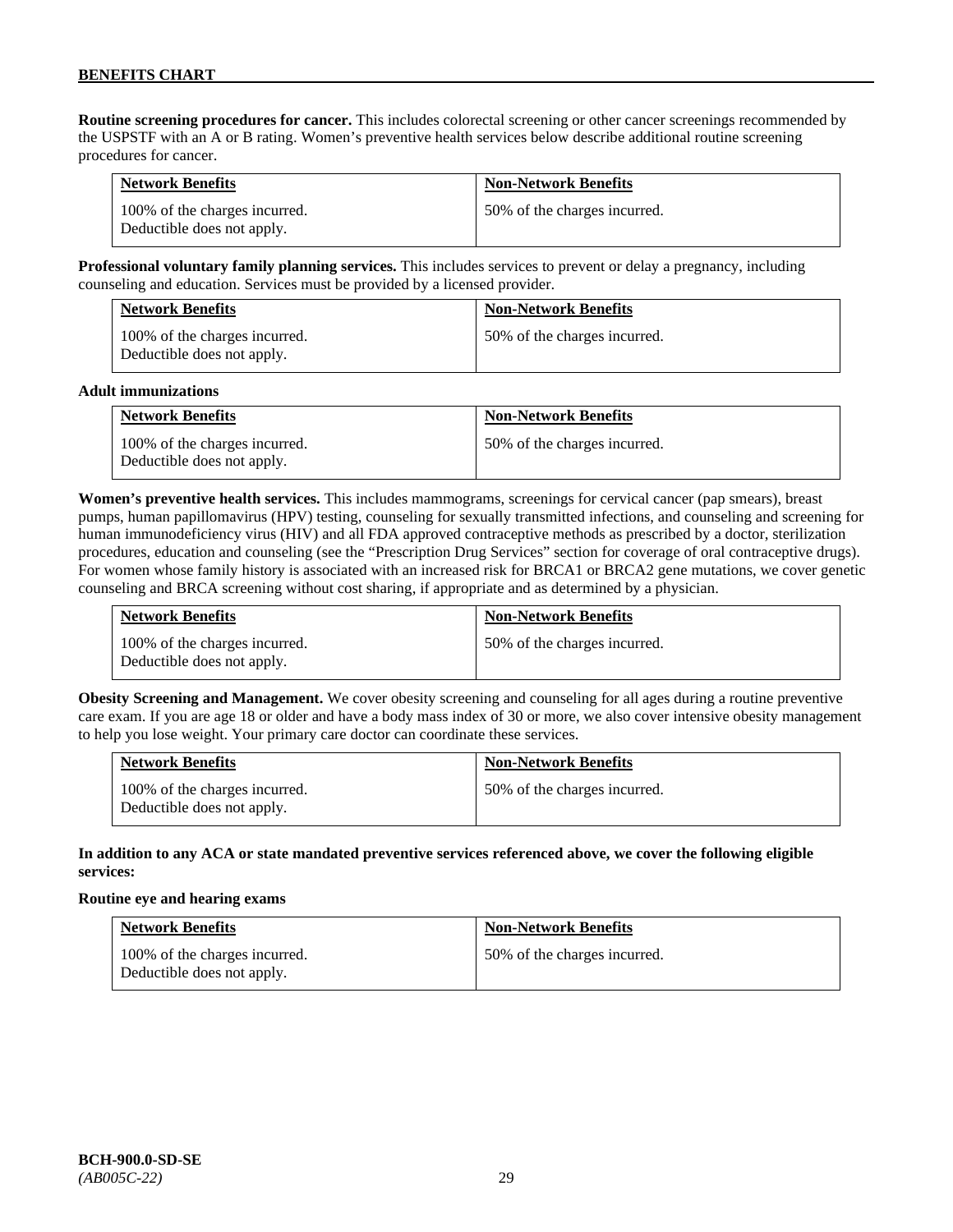**Ovarian cancer surveillance tests for women who are at risk.** "At risk for ovarian cancer" means (1) having a family history that includes any of the following: one or more first-degree or second-degree relatives with ovarian cancer, clusters of female relatives with breast cancer or nonpolyposis colorectal cancer; or (2) testing positive for BRCA1 or BRCA2 mutations. "Surveillance tests for ovarian cancer" means annual screening using: CA-125 serum tumor marker testing, transvaginal ultrasound, pelvic examination or other proven ovarian cancer screening tests currently being evaluated by the federal Food and Drug Administration or by the National Cancer Institute.

| <b>Network Benefits</b>                                                                                                                                                                                                          | <b>Non-Network Benefits</b>                                                                                                                                                                                                          |
|----------------------------------------------------------------------------------------------------------------------------------------------------------------------------------------------------------------------------------|--------------------------------------------------------------------------------------------------------------------------------------------------------------------------------------------------------------------------------------|
| Coverage level is same as corresponding Network<br>Benefit, depending on type of service provided, such<br>as Diagnostic Imaging Services, Laboratory Services<br>Office Visits for Illness or Injury or Preventive<br>Services. | Coverage level is same as corresponding Non-Network<br>Benefit, depending on type of service provided, such as<br>Diagnostic Imaging Services, Laboratory Services<br>Office Visits for Illness or Injury or Preventive<br>Services. |
|                                                                                                                                                                                                                                  |                                                                                                                                                                                                                                      |

### **Limitations:**

• Services are not preventive if received as part of a visit to diagnose, manage or maintain an acute or chronic medical condition, illness or injury. When that occurs, unless otherwise indicated above, standard deductibles, copayments or coinsurance apply.

#### **Not Covered:**

See "Services Not Covered" in the Certificate.

# **TELEHEALTH/TELEMEDICINE SERVICES**

#### **Definitions:**

**Telehealth, Telemedicine, or Virtual Care.** This is a means of communication between a health care professional and a patient. This includes the use of secure electronic information, imaging, and communication technologies, including:

- interactive audio or audio-video
- interactive audio with store-and-forward technology
- chat-based and email-based systems
- physician-to-physician consultation
- patient education
- data transmission
- data interpretation
- digital diagnostics (algorithm-enabled diagnostic support)
- digital therapeutics (the use of personal health devices and sensors, either alone or in combination with conventional drug therapies, for disease prevention and management)

#### Services can be delivered:

Synchronously: the patient and health care professional are engaging with one another at the same time; or Asynchronously: the patient and health care professional engage with each other at different points in time.

**Telephone Visits.** Live, synchronous, interactive encounters over the telephone between a patient and a healthcare provider.

**E-visit or chat-based visits.** Asynchronous online or mobile app encounters to discuss a patient's personal health information, vital signs, and other physiologic data or diagnostic images. The healthcare provider reviews and delivers a consultation, diagnosis, prescription or treatment plan after reviewing the patient's visit information.

**Virtuwell.** This is an online service for you to receive a diagnosis and treatment for certain conditions, such as a cold, flu, ear pain and sinus infections. You may access the Virtuwell website at [Virtuwell.com.](https://www.virtuwell.com/)

**Video Visits.** Live, synchronous, interactive encounters using secure web-based video between a patient and a healthcare provider.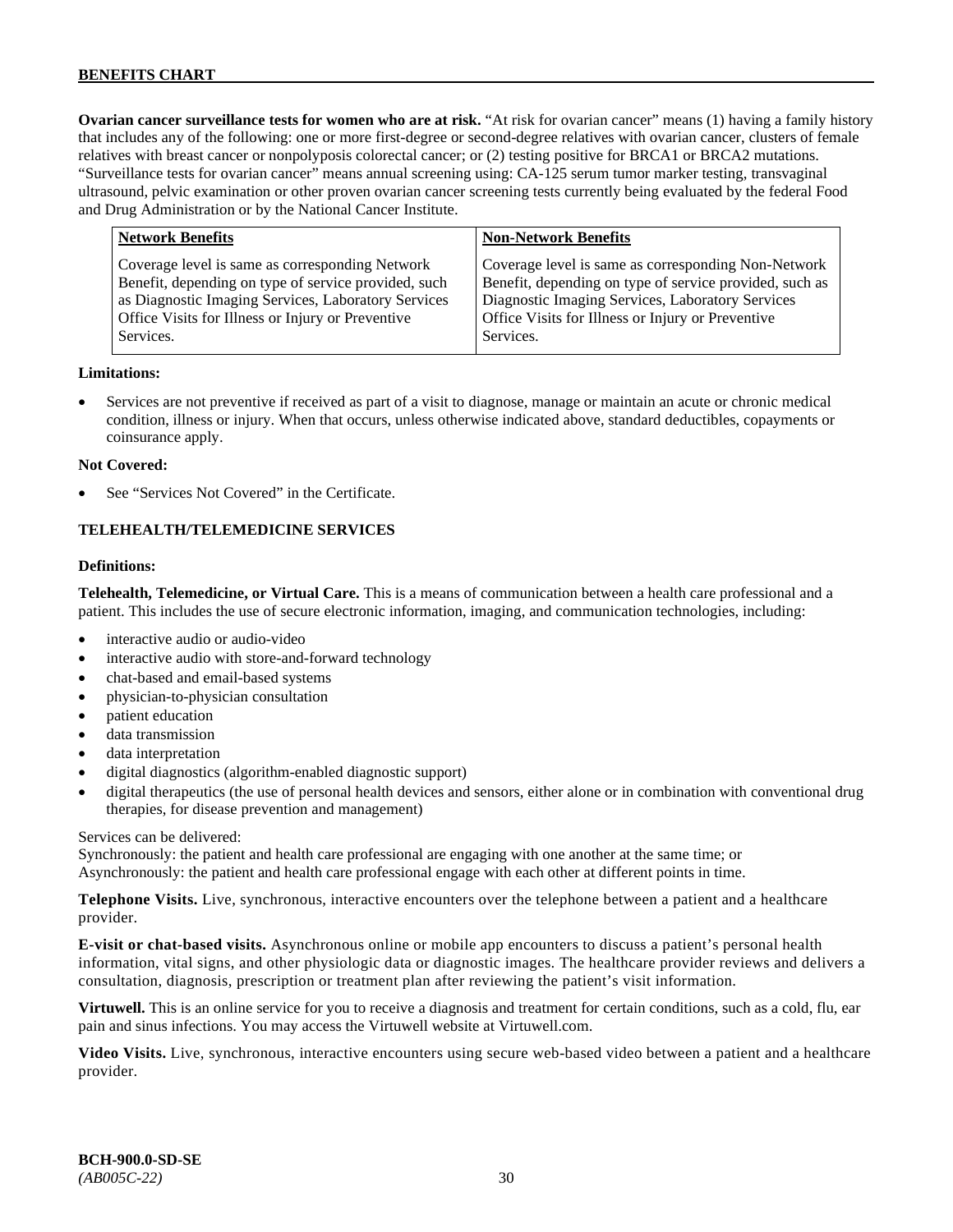# **Covered Services:**

The Plan covers the following methods of receiving care for services that would be eligible under the Plan if the service were provided in person.

# **Scheduled Telephone Visits**

| <b>Network Benefits</b>      | <b>Non-Network Benefits</b>  |
|------------------------------|------------------------------|
| 70% of the charges incurred. | 50% of the charges incurred. |

# **E-visits**

# **Access to online care through Virtuwell at [Virtuwell.com](http://www.virtuwell.com/)**

| <b>Network Benefits</b>                                    | <b>Non-Network Benefits</b> |
|------------------------------------------------------------|-----------------------------|
| 100% of the charges incurred.<br>Deductible does not apply | Not applicable.             |

# **All other E-visits**

| <b>Network Benefits</b>      | <b>Non-Network Benefits</b>  |
|------------------------------|------------------------------|
| 70% of the charges incurred. | 50% of the charges incurred. |

### **Video visits**

| <b>Network Benefits</b>                                                                                                                                                                          | <b>Non-Network Benefits</b>                                                                                                                            |
|--------------------------------------------------------------------------------------------------------------------------------------------------------------------------------------------------|--------------------------------------------------------------------------------------------------------------------------------------------------------|
| Coverage level is same as corresponding Network<br>benefit, depending on type of service provided, such as<br>Office Visits for Illness or Injury, Inpatient or<br>Outpatient Hospital Services. | Coverage level is same as corresponding Non-Network<br>Benefit, depending on type of service provided, such as<br>Office Visits for Illness or Injury. |

# **Not Covered:**

See "Services Not Covered" in the Certificate.

# **TRANSPLANT SERVICES**

# **Applicable Definitions:**

**Autologous.** This is when the source of cells is from the individual's own marrow or stem cells.

**Allogeneic.** This is when the source of cells is from a related or unrelated donor's marrow or stem cells.

**Autologous Bone Marrow Transplant.** This is when the bone marrow is harvested from the individual and stored. The patient undergoes treatment which includes tumor ablation with high-dose chemotherapy and/or radiation. The bone marrow is reinfused (transplanted).

**Allogeneic Bone Marrow Transplant.** This is when the bone marrow is harvested from the related or unrelated donor and stored. The patient undergoes treatment which includes tumor ablation with high-dose chemotherapy and/or radiation. The bone marrow is reinfused (transplanted).

**Autologous/Allogeneic Stem Cell Support.** This is a treatment process that includes stem cell harvest from either bone marrow or peripheral blood, tumor ablation with high-dose chemotherapy and/or radiation, stem cell reinfusion, and related care. Autologous/allogeneic bone marrow transplantation and high dose chemotherapy with peripheral stem cell rescue/support are considered to be autologous/allogeneic stem cell support.

**Designated Transplant Center.** This is any health care provider, group or association of health care providers designated by us to provide services, supplies or drugs for specified transplants for our Insureds.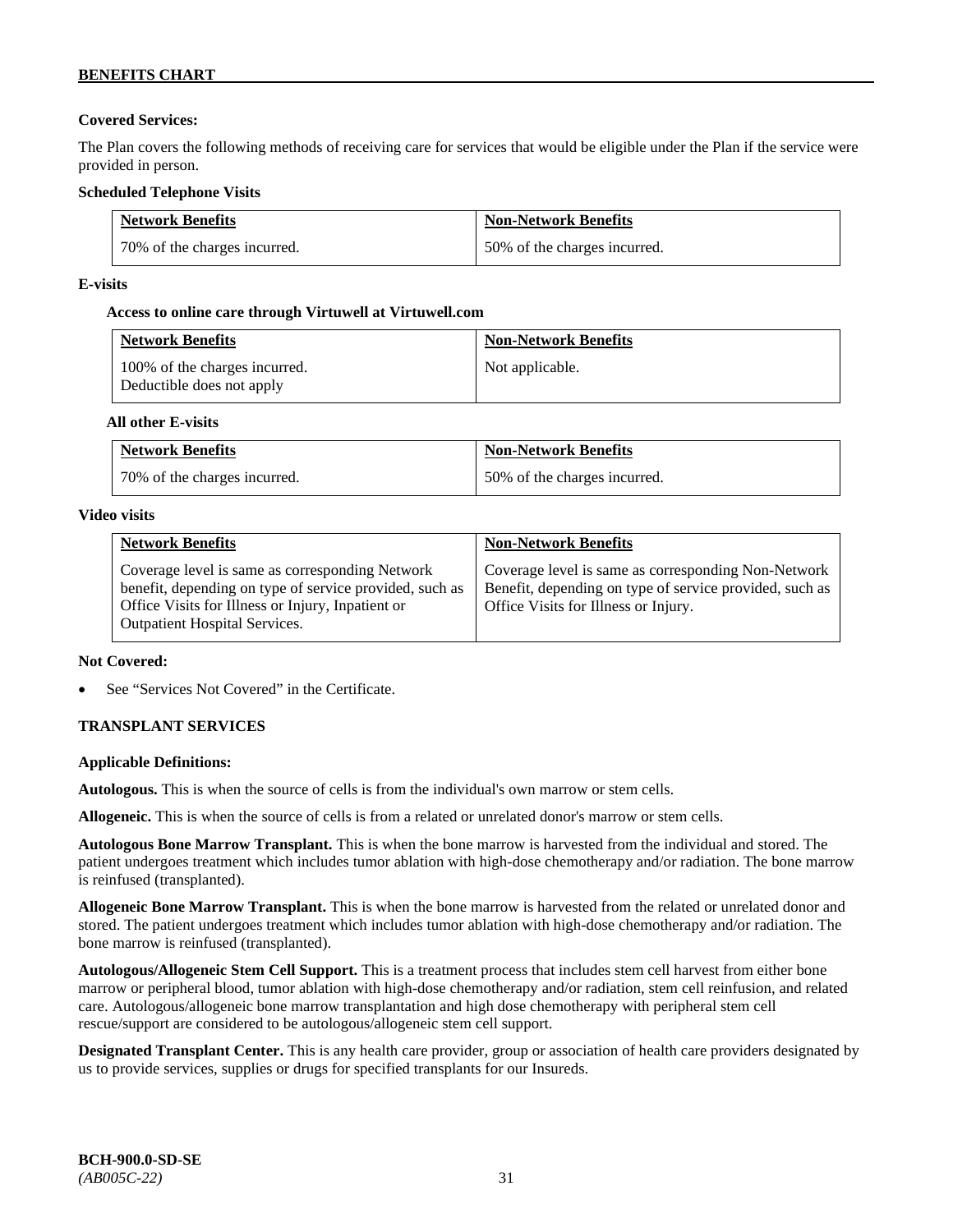**Transplant Services.** This is transplantation (including retransplants) of the human organs or tissue listed below, including all related post-surgical treatment, follow-up care and drugs and multiple transplants for a related cause. Transplant services do not include other organ or tissue transplants or surgical implantation of mechanical devices functioning as a human organ, except surgical implantation of an FDA approved Ventricular Assist Device (VAD) or total artificial heart, functioning as a temporary bridge to heart transplantation.

Prior authorization is required prior to consultation to support coordination of care and benefits.

# **Covered Services:**

We cover eligible transplant services (as defined above) while you are covered under this Benefits Chart. Transplants that will be considered for coverage are limited to the following:

- Kidney transplants for end-stage disease.
- Cornea transplants for end-stage disease.
- Heart transplants for end-stage disease.
- Lung transplants or heart/lung transplants for: (1) primary pulmonary hypertension; (2) Eisenmenger's syndrome; (3) end-stage pulmonary fibrosis; (4) alpha 1 antitrypsin disease; (5) cystic fibrosis; and (6) emphysema.
- Liver transplants for: (1) biliary atresia in children; (2) primary biliary cirrhosis; (3) post-acute viral infection (including hepatitis A, hepatitis B antigen e negative and hepatitis C) causing acute atrophy or post-necrotic cirrhosis; (4) primary sclerosing cholangitis; (5) alcoholic cirrhosis; and (6) hepatocellular carcinoma.
- Allogeneic bone marrow transplants or peripheral stem cell support associated with high dose chemotherapy for: (1) acute myelogenous leukemia; (2) acute lymphocytic leukemia; (3) chronic myelogenous leukemia; (4) severe combined immunodeficiency disease; (5) Wiskott-Aldrich syndrome; (6) aplastic anemia; (7) sickle cell anemia; (8) non-relapsed or relapsed non-Hodgkin's lymphoma; (9) multiple myeloma; and (10) testicular cancer.
- Autologous bone marrow transplants or peripheral stem cell support associated with high-dose chemotherapy for: (1) acute leukemias; (2) non-Hodgkin's lymphoma; (3) Hodgkin's disease; (4) Burkitt's lymphoma; (5) neuroblastoma; (6) multiple myeloma; (7) chronic myelogenous leukemia; and (8) non-relapsed non-Hodgkin's lymphoma.
- Pancreas transplants for simultaneous pancreas-kidney transplants for diabetes, pancreas after kidney, living related segmental simultaneous pancreas kidney transplantation and pancreas transplant alone.

To receive Network Benefits, charges for transplant services must be incurred at a Designated Transplant Center.

The transplant-related treatment provided, including expenses incurred for directly related donor services, shall be subject to and in accordance with the provisions, limitations, maximum and other terms of this Benefits Chart.

Medical and hospital expenses of the donor are covered only when the recipient is an Insured and the transplant and directly related donor expenses have been prior authorized for coverage. Treatment of medical complications that may occur to the donor are not covered. Donors are not considered Insureds, and are therefore not eligible for the rights afforded to Insureds under the Certificate.

The list of eligible transplant services and coverage determinations are based on established medical policies, which are subject to periodic review and modifications by the medical director.

| <b>Network Benefits</b>                          | <b>Non-Network Benefits</b>                          |
|--------------------------------------------------|------------------------------------------------------|
| See Network Inpatient Hospital Services benefit. | See Non-Network Inpatient Hospital Services benefit. |

#### **Transplant travel benefit for network benefits**

We may provide travel and lodging when an Insured needs a transplant and a designated transplant center is greater than 100 miles from the Insured's primary address.

This benefit is subject to our medical policies (medical coverage criteria). Coverage criteria are available by calling Member Services, or logging on to your "*my*HealthPartners" account a[t healthpartners.com.](http://www.healthpartners.com/)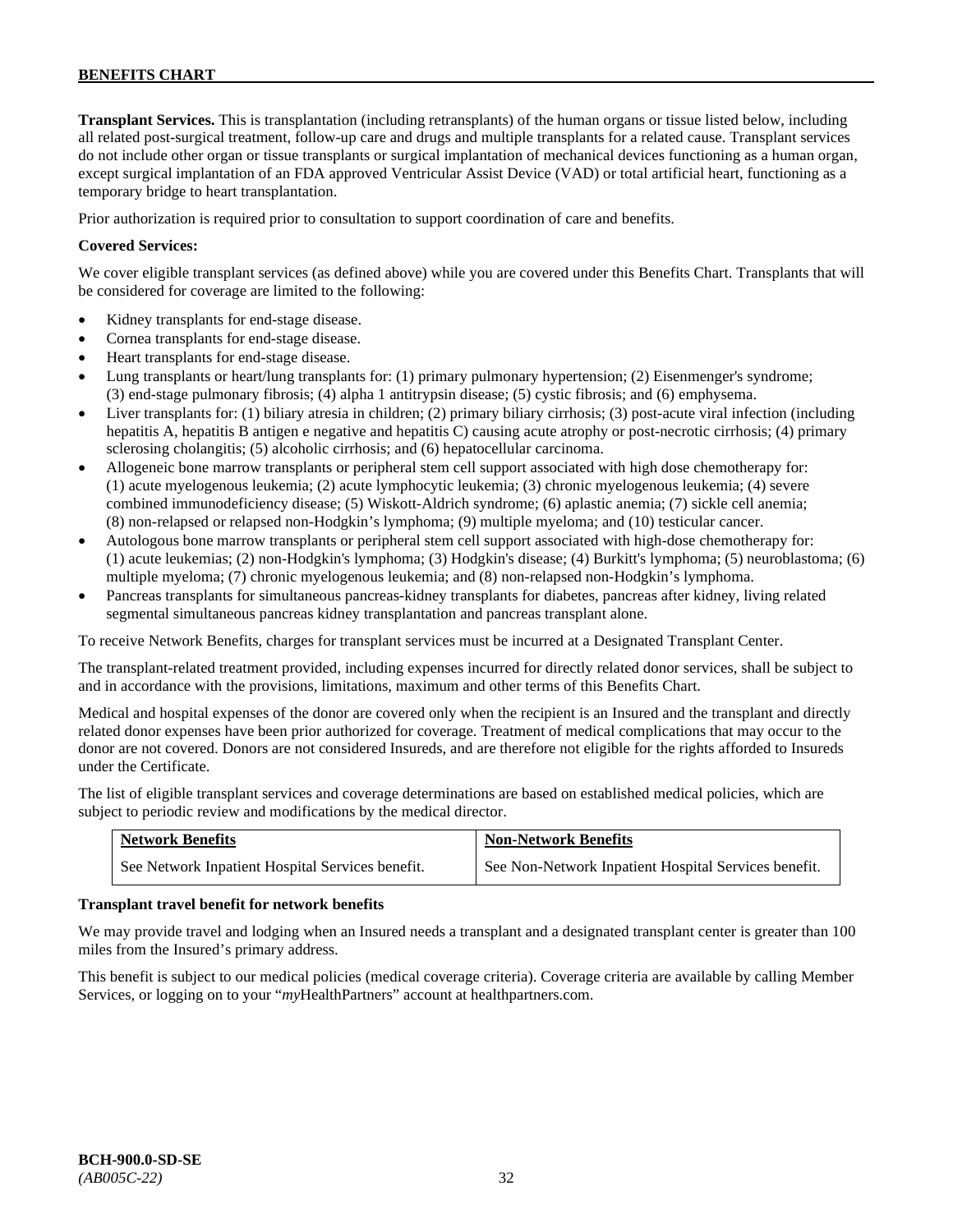When submitting receipts for travel and lodging, the Insured will need to attach a letter explaining that the receipts are in conjunction with an authorized organ or bone marrow transplant and include the recipient's name and member ID number or complete a Lodging and Travel Claim form with the receipts.

| <b>Network Benefits</b>                                                                                                                                                                                                                                 | <b>Non-Network Benefits</b> |
|---------------------------------------------------------------------------------------------------------------------------------------------------------------------------------------------------------------------------------------------------------|-----------------------------|
| Transplant travel benefits are covered under the<br>Network transplant services benefit.                                                                                                                                                                | No coverage.                |
| Expenses for travel and lodging for the insured (the<br>transplant recipient) and one adult companion, or up to<br>two companions for a transplant recipient who is a<br>minor dependent, may be covered up to a maximum of<br>\$10,000 per transplant. |                             |
| Lodging coverage is limited to \$100 per day.                                                                                                                                                                                                           |                             |

### **Not Covered:**

- We consider the following transplants to be investigative and do not cover them: surgical implantation of mechanical devices functioning as a permanent substitute for human organ, non-human organ implants and/or transplants and other transplants not specifically listed in this Benefits Chart.
- See "Services Not Covered" in the Certificate.